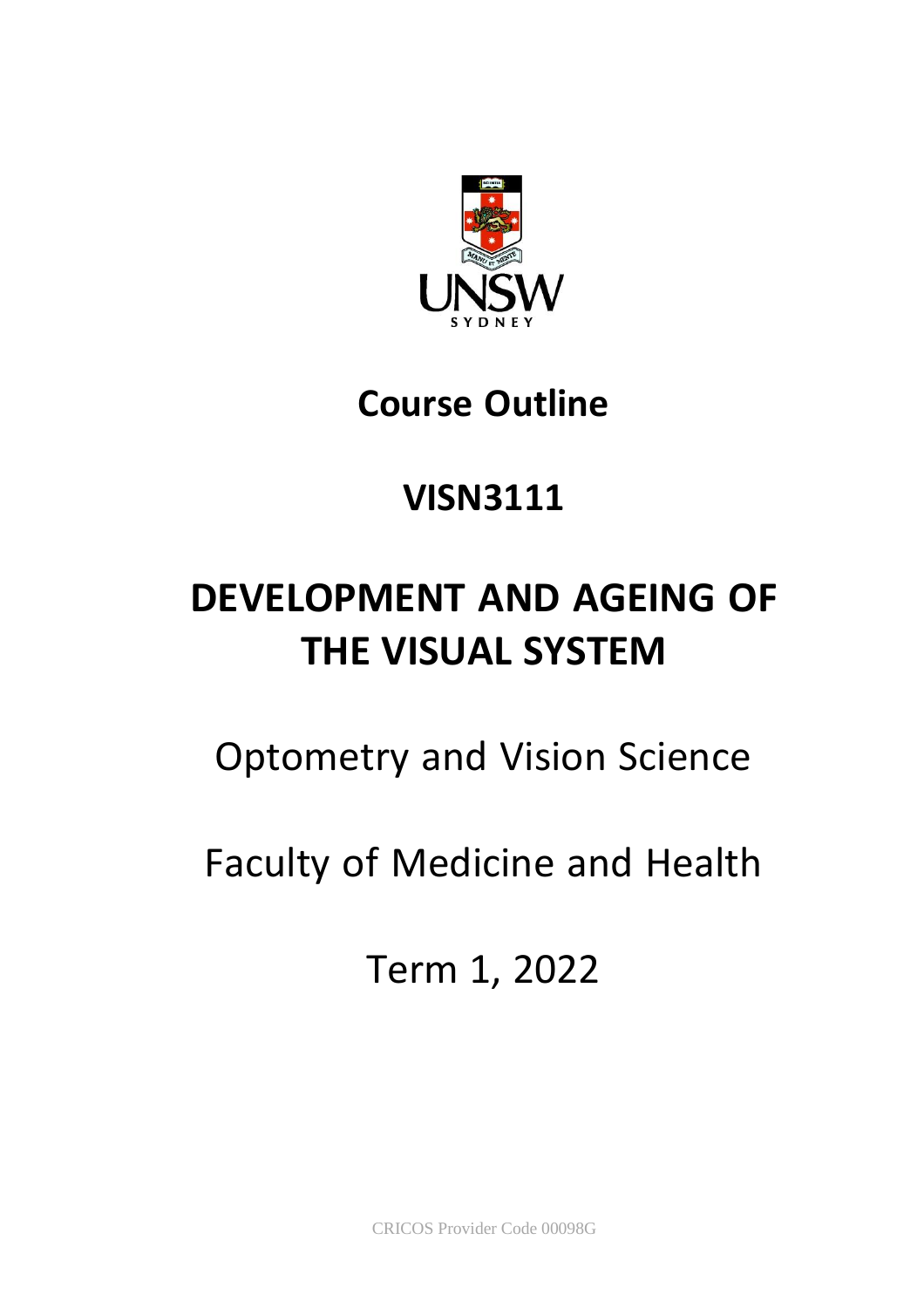# **1. Staff**

| <b>Position</b>              | <b>Name</b>                            | Email                                    | Consultation<br>timesand<br><b>locations</b> | <b>Contact Details</b>                |
|------------------------------|----------------------------------------|------------------------------------------|----------------------------------------------|---------------------------------------|
| Course<br>Convenor           | Dr Ingrid<br>Jimenez<br><b>Barbosa</b> | ingrid.jimenezbarbosa@uns<br>w.edu.au    | Appointment via<br>email                     | ingrid.jimenezbarbosa@u<br>nsw.edu.au |
| Lecturer                     | A/Prof.<br>Michele<br>Madigan          | m.madigan@unsw.edu.au                    | Appointment via<br>email                     | m.madigan@unsw.edu.au                 |
| Lecturer                     | Dr. Revathy<br>Mani                    | revathy.mani@unsw.edu.au Appointment via | email                                        | revathy.mani@unsw.edu.<br>au          |
| Lecturer                     | A/Professor<br>SieuKhuu                | s.khuu@unsw.edu.au                       | Appointment via<br>email                     | s.khuu@unsw.edu.au                    |
| Laboratory<br><b>Manager</b> | <b>Pre-Clinical Dr Dale Larden</b>     | d.larden@unsw.edu.au                     | Appointment via<br>email                     | Via email                             |

# **2. Course information**

**Units of credit:** 6

**Pre-requisite(s):** VISN2211

**Teaching times and locations:** On-line and face-to-face delivery

| <b>Summary of Course Structure (for details see 'Course Schedule')</b> |                                                                  |                                                                                                                    |             |                                                                                             |
|------------------------------------------------------------------------|------------------------------------------------------------------|--------------------------------------------------------------------------------------------------------------------|-------------|---------------------------------------------------------------------------------------------|
| Component                                                              | <b>HPW</b>                                                       | <b>Time</b>                                                                                                        | Day         | Location                                                                                    |
| Lecture                                                                | 2                                                                | 1pm-3pm                                                                                                            | Monday      | On-line                                                                                     |
| Lecture                                                                | $\overline{2}$                                                   | 9am – 11 am                                                                                                        | Thursday    | On-line                                                                                     |
| <b>Tutorials</b>                                                       | 2.<br>not each week, refer to<br>schedule (Wks 3,4,5,<br>7and 8) | Grp 1 Tues 9 to 11am<br>Grp 2 Tues 11 to 1pm<br>Grp 3 Tues 4 to 6 pm<br>Grp 4 Wed 4 to 6 pm                        | See<br>left | On-<br>line/<br>$K-E15-$<br>$G025-$<br>Quad<br>G025<br>$K-E15-$<br>$G040 -$<br>Quad<br>G040 |
| <b>Other</b>                                                           | 1,<br>not each week, refer to<br>schedule. (Wks 1,2,3,5<br>and 8 | Grp 1 Friday 10 am to 11 am<br>Grp 2 Friday 11 am to 12 noon<br>Grp 3 Friday 12 to 1pm<br>Grp 4 Friday 2pm to 3 pm | See<br>left | On-line                                                                                     |
| <b>TOTAL</b>                                                           | 7                                                                |                                                                                                                    |             |                                                                                             |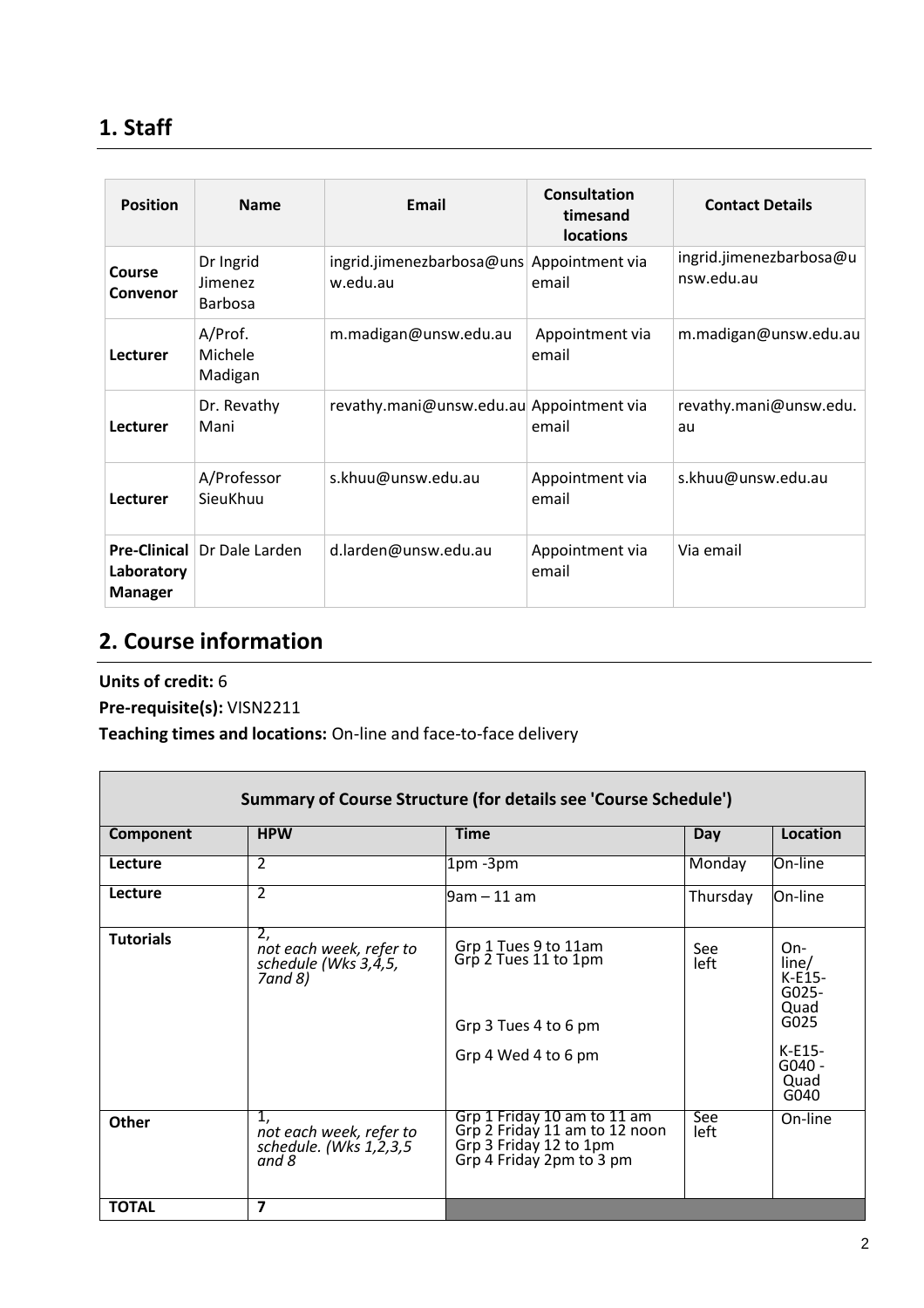| <b>Special Details</b> | Students will be required to have access to a computer and a speedy internet<br>connection for the on-line examinations and on-line aspects of the course                                                                              |
|------------------------|----------------------------------------------------------------------------------------------------------------------------------------------------------------------------------------------------------------------------------------|
|                        | Students are encouraged to consult with the Topic lecturers for any<br>questions that arise during the course. There is also a Q&A forum for<br>questions and suggestions, that are available on Moodle and will be checked<br>weekly. |

## **2.1 Course summary**

**Objectives:** An understanding of the development and aging of the visual system. The effect of disease on the visual system is briefly discussed.

**Brief curriculum**

**Lifespan and development:** include defining normal ageing and senescence and the hallmarks of ageing human embryology and early years of life; key embryological periods for eye and neuronal development **Development of eye:** human embryology and early years of life; key embryological periods for eye and neuronal development

**Development of Refractive Errors:** the definition and process of emmetropisation; how myopia and hyperopia can develop; evidence-based approaches to managing refractive errors

**Amblyopia development:** what is amblyopia and how it develops (including critical period and neuronal plasticity); evidence-based approaches to amblyopia treatment (including critical period, plasticity, and introduction to treatment strategies)

**Ageing eye and visual system:** normal age-related changes in the eye and visual system; how do age-related changes in cognitive and visual pathways interact and impact overall visual function. How to assess normal visual function child and elderly people; public health overview of ageing population, impact of visual impairment and vision loss, and introduction to low vision (geriatric optometry)

**Evidence Based Practice:** Ability to define a question, perform a search for answers, appraisal of the quality and applicability of search items and understanding of the information in the literature itself. Ability to communicate this information in written and oral means.

## **2.2 Course Aims**

The aim of this course is to develop an understanding of how the human visual system undergoes normal and abnormal age-related changes and the perceptual and functional consequences.

# **2.3 Course learning outcomes (CLO)**

At the successful completion of this course you (the student) should be able to:

- 1. Identify the main concepts underlying our understanding of biological lifespan, ageing and senescence, and death
- 2. Characterize the main processes involved in normal development of the human eye and visual system from the first years of life and the clinical implications for ophthalmic practice.
- 3. Review how disruptions of normal developmental processes can impede maturation of normal vision and visual function in children.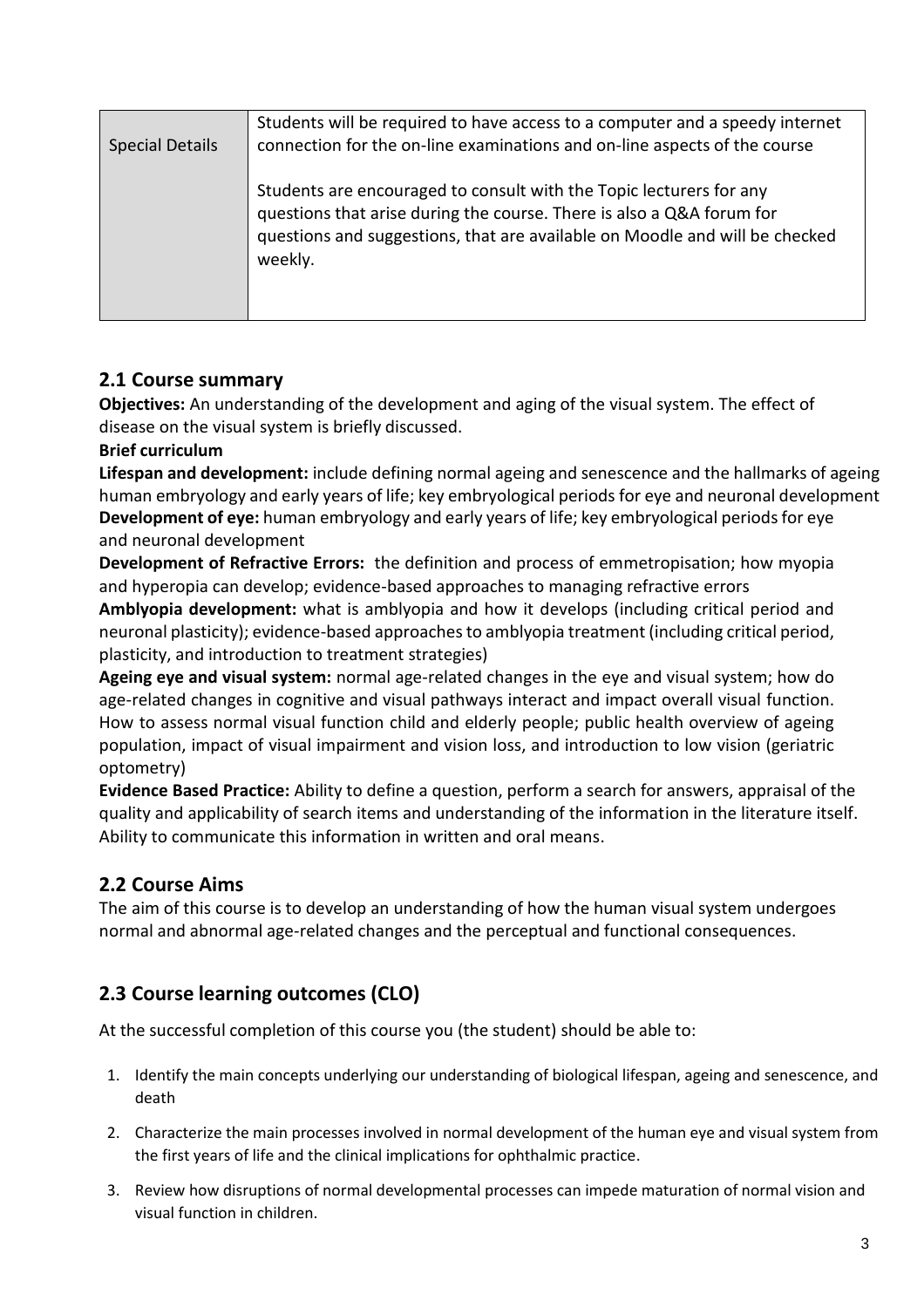- 4. Describe the normal expected changes of the eye and visual system over time with ageing and how this leads to deterioration of functional vision in later life
- 5. Describe the impact of limitations in cognitive or verbal ability, such as in the young, elderly or those with cognitive impairment, on clinical assessment and testing strategies.
- 6. Develop skills in teamwork, in finding and critically analyzing information, and in writing and verbal communication to inform clinical and scientific decision-making process in an intra and inter-disciplinary context.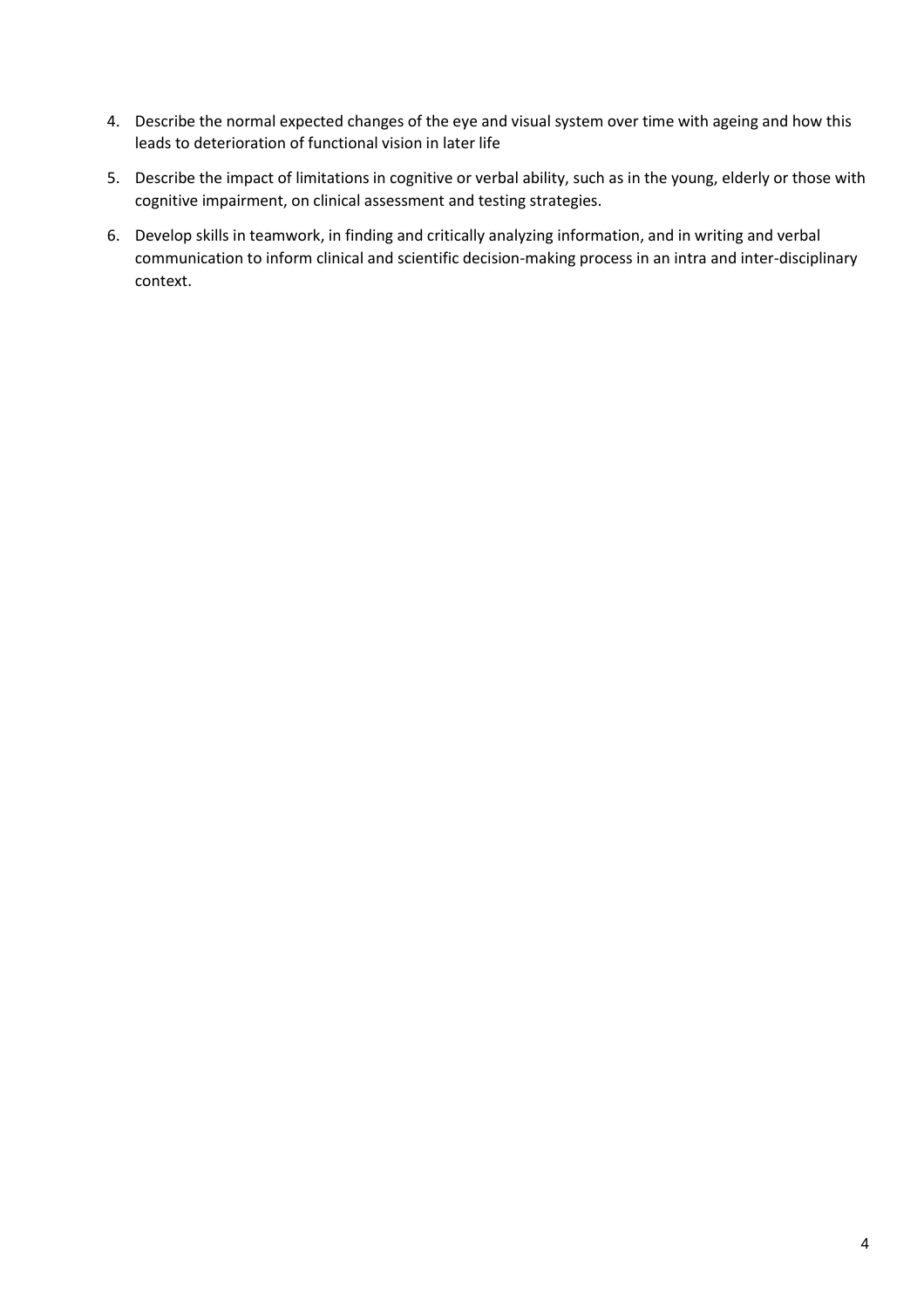| Course<br>Learning<br><b>Outcome</b><br>(CLO) | <b>LO Statement</b>                                                                                                             | <b>Program Learning Outcome (PLO)</b>                                                                                                                                                                                                                                                                                                                                                                                                                                                                                                                                                                                                                                                                                                                                                  | <b>Related Tasks &amp;</b><br><b>Assessment</b>                                                                                                                                         |
|-----------------------------------------------|---------------------------------------------------------------------------------------------------------------------------------|----------------------------------------------------------------------------------------------------------------------------------------------------------------------------------------------------------------------------------------------------------------------------------------------------------------------------------------------------------------------------------------------------------------------------------------------------------------------------------------------------------------------------------------------------------------------------------------------------------------------------------------------------------------------------------------------------------------------------------------------------------------------------------------|-----------------------------------------------------------------------------------------------------------------------------------------------------------------------------------------|
| CLO <sub>1</sub>                              | Identify the main<br>concepts underlying our<br>understanding of<br>biological lifespan, ageing<br>and senescence, and<br>death | PLO 1 Effectively communicate<br>information in both oral and written<br>formats.<br>PLO 2 Work effectively with others<br>PLO 3 Articulate advanced and integrated<br>understanding of a complex body of<br>knowledge in Vision Science and<br>Optometry, and their areas of professional<br>practice.<br>PLO 5 Articulate broad and coherent<br>disciplinary theoretical and technical<br>knowledge in Vision Science and<br>Optometry and their areas of practice<br>PLO 6 Demonstrate an awareness of<br>national and international issues<br>relevant to Vision Science and the<br>Optometry profession.<br>PLO 7 Use enquiry-based learning and<br>demonstrate analytical skills in the review,<br>consolidation, and synthesis of knowledge<br>in Vision Science and Optometry. | <b>Assessments 1 to 4</b><br>(Assessment 2: Essay<br>questions on<br>Development and<br>Ageing)<br>(Group discussion<br>and presentation<br>and essay; mid-<br>term and final<br>exam). |
|                                               |                                                                                                                                 |                                                                                                                                                                                                                                                                                                                                                                                                                                                                                                                                                                                                                                                                                                                                                                                        |                                                                                                                                                                                         |

# **2.4 Relationship between course and program learning outcomes and assessments**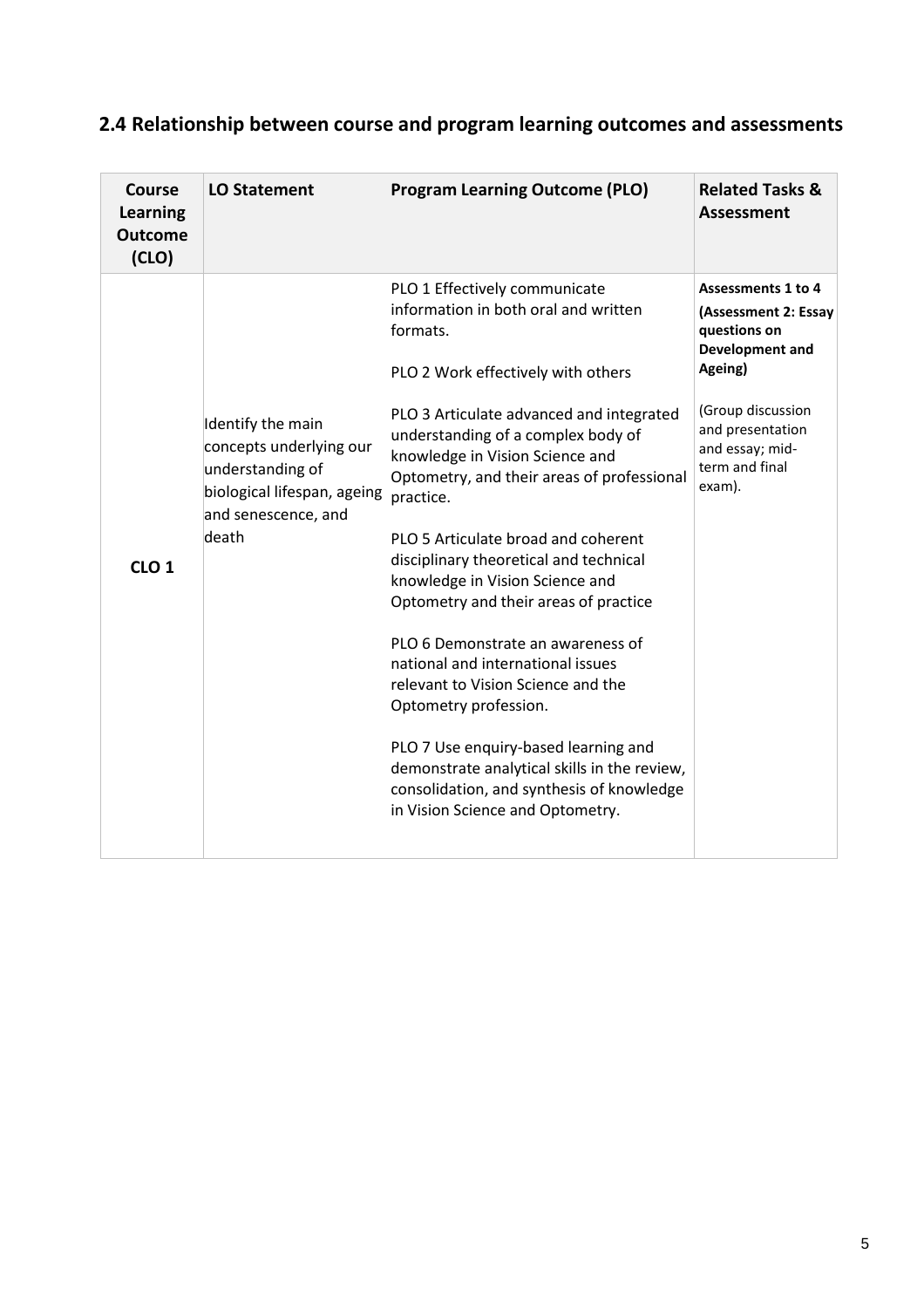| CLO <sub>2</sub> | Characterize the main<br>processes involved in<br>normal development of<br>the human eye and visual<br>system from the first<br>years of life and the<br>clinical implications for<br>ophthalmic practice. | PLO 1 Effectively communicate<br>information in both oral and written<br>formats.<br>PLO 2 Work effectively with others<br>PLO 3 Articulate advanced and integrated<br>understanding of a complex body of<br>knowledge in Vision Science and<br>Optometry, and their areas of professional<br>practice.<br>PLO 7 Use enquiry-based learning and<br>demonstrate analytical skills in the review,<br>consolidation, and synthesis of knowledge<br>in Vision Science and Optometry.                                                                                                                                                                                                                                                                                               | Assessments 1 to 4<br>(Assessment 2:<br><b>Essay questions on</b><br>Development and<br>Ageing)<br>(Group discussion<br>and presentation<br>and essay; mid-term<br>and final exam).        |
|------------------|------------------------------------------------------------------------------------------------------------------------------------------------------------------------------------------------------------|--------------------------------------------------------------------------------------------------------------------------------------------------------------------------------------------------------------------------------------------------------------------------------------------------------------------------------------------------------------------------------------------------------------------------------------------------------------------------------------------------------------------------------------------------------------------------------------------------------------------------------------------------------------------------------------------------------------------------------------------------------------------------------|--------------------------------------------------------------------------------------------------------------------------------------------------------------------------------------------|
| CLO <sub>3</sub> | Review how disruptions<br>of normal developmental<br>processes can impede<br>maturation of normal<br>vision and visual function<br>in children.                                                            | PLO 1 Effectively communicate<br>information in both oral and written<br>formats.<br>PLO 2 Work effectively with others<br>PLO 3 Articulate advanced and integrated<br>understanding of a complex body of<br>knowledge in Vision Science and<br>Optometry, and their areas of professional<br>practice.<br>PLO 4 Apply enquiry-based learning and<br>analytical skills to adapt knowledge and<br>skills in Vision Science and Optometry.<br>PLO 5 Articulate broad and coherent<br>disciplinary theoretical and technical<br>knowledge in Vision Science and<br>Optometry and their areas of practice<br>PLO 7 Use enquiry-based learning and<br>demonstrate analytical skills in the review,<br>consolidation, and synthesis of knowledge<br>in Vision Science and Optometry. | <b>Assessments 1 to 4</b><br>(Assessment 2:<br><b>Essay questions on</b><br>Development and<br>Ageing)<br>(Group discussion<br>and presentation<br>and essay; mid-term<br>and final exam). |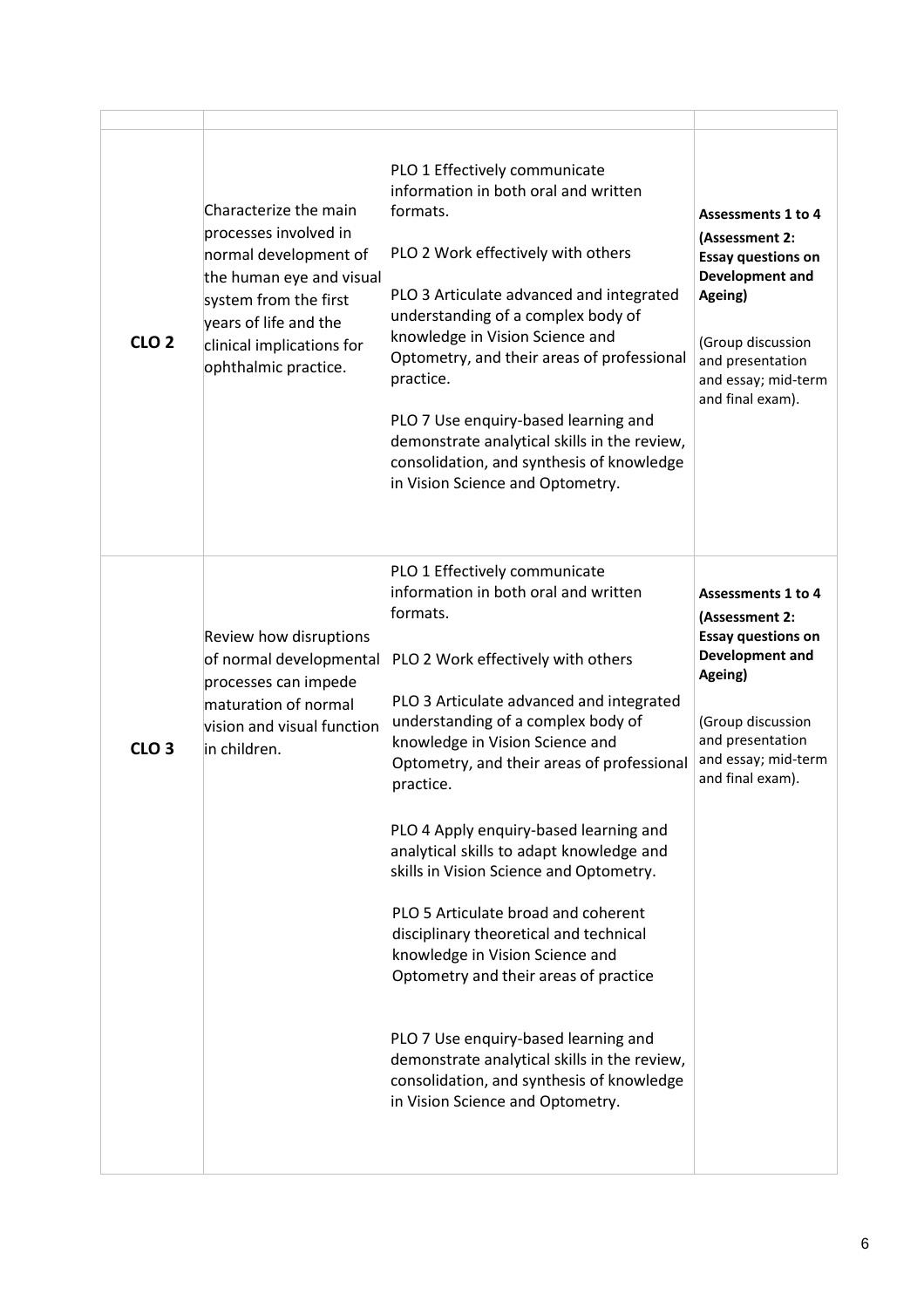| CLO <sub>4</sub> | Describe the normal<br>expected changes of the<br>eye and visual system<br>over time with ageing<br>and how this leads to<br>deterioration of<br>functional vision in later<br>life                      | PLO 1 Effectively communicate<br>information in both oral and written<br>formats.<br>PLO 2 Work effectively with others<br>PLO 3 Articulate advanced and integrated<br>understanding of a complex body of<br>knowledge in Vision Science and<br>Optometry, and their areas of professional<br>practice.<br>PLO 4 Apply enquiry-based learning and<br>analytical skills to adapt knowledge and<br>skills in Vision Science and Optometry.<br>PLO 5 Articulate broad and coherent<br>disciplinary theoretical and technical<br>knowledge in Vision Science and<br>Optometry and their areas of practice<br>PLO 6 Demonstrate an awareness of<br>national and international issues<br>relevant to Vision Science and the<br>Optometry profession. | <b>Assessments 1 to 4</b><br>(Assessment 2:<br><b>Essay questions on</b><br>Development and<br>Ageing)<br>(Group discussion<br>and presentation<br>and essay; mid-term<br>and final exam). |
|------------------|----------------------------------------------------------------------------------------------------------------------------------------------------------------------------------------------------------|------------------------------------------------------------------------------------------------------------------------------------------------------------------------------------------------------------------------------------------------------------------------------------------------------------------------------------------------------------------------------------------------------------------------------------------------------------------------------------------------------------------------------------------------------------------------------------------------------------------------------------------------------------------------------------------------------------------------------------------------|--------------------------------------------------------------------------------------------------------------------------------------------------------------------------------------------|
| CLO <sub>5</sub> | Describe the impact of<br>limitations in cognitive or<br>verbal ability, such as in<br>the young, elderly or<br>those with cognitive<br>impairment, on clinical<br>assessment and testing<br>strategies. | PLO 1 Effectively communicate<br>information in both oral and written<br>formats.<br>PLO 2 Work effectively with others<br>PLO 3 Articulate advanced and integrated<br>understanding of a complex body of<br>knowledge in Vision Science and<br>Optometry, and their areas of professional<br>practice.<br>PLO 4 Apply enquiry-based learning and<br>analytical skills to adapt knowledge and<br>skills in Vision Science and Optometry.<br>PLO 5 Articulate broad and coherent<br>disciplinary theoretical and technical<br>knowledge in Vision Science and<br>Optometry and their areas of practice<br>PLO 6 Demonstrate an awareness of<br>national and international issues<br>relevant to Vision Science and the<br>Optometry profession. | <b>Assessments 1 to 4</b><br>(Assessment 2:<br><b>Essay questions on</b><br>Development and<br>Ageing)<br>(Group discussion<br>and presentation<br>and essay; mid-term<br>and final exam). |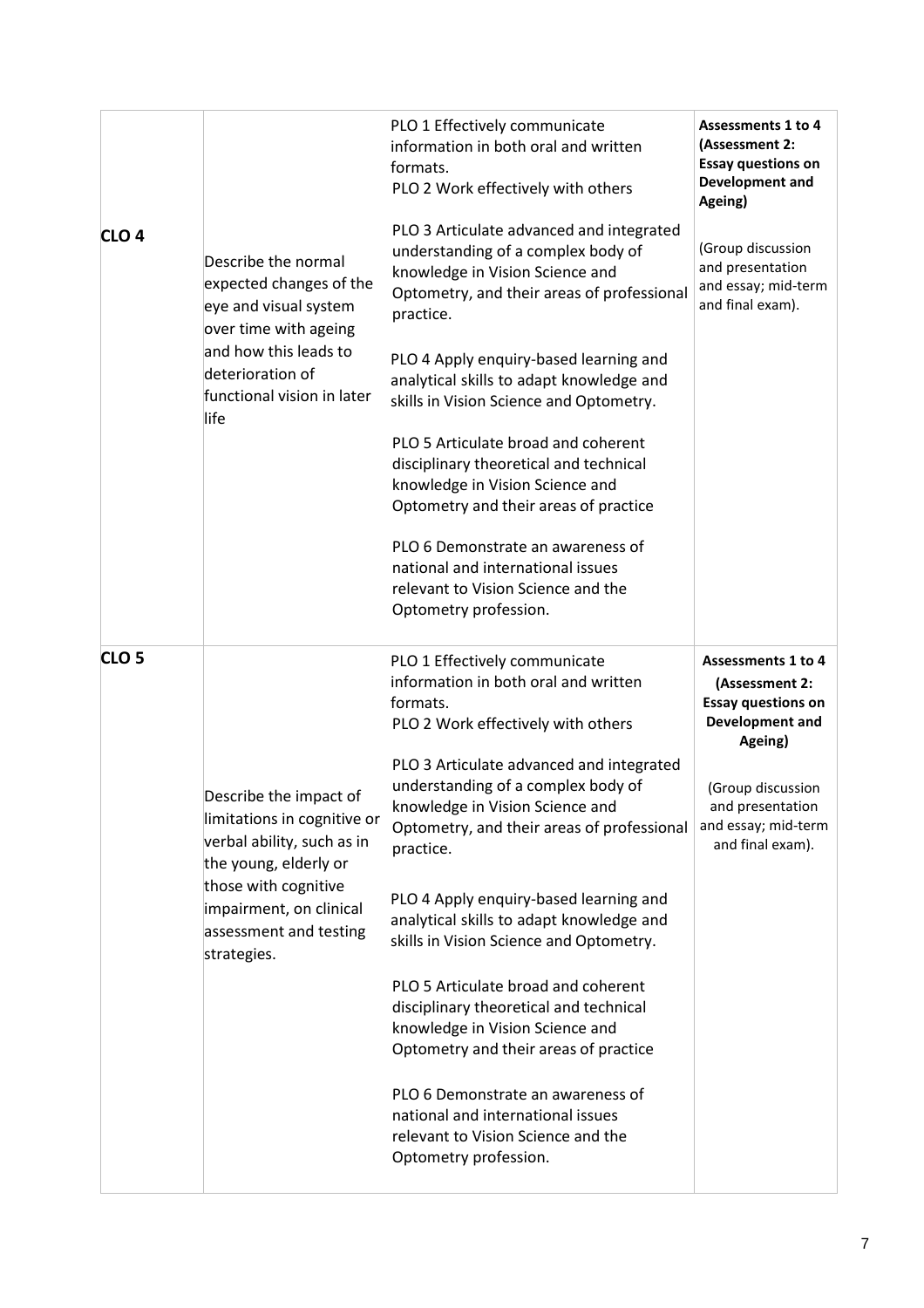| Develop skills in<br>CLO <sub>6</sub><br>teamwork, in finding and<br>critically analyzing<br>information, and in<br>writing and verbal<br>communication to inform<br>clinical and scientific<br>decision-making process<br>in an intra and inter-<br>disciplinary context. | PLO 1 Effectively communicate<br>information in both oral and written<br>formats.<br>PLO 2 Work effectively with others<br>PLO 4 Apply enquiry-based learning<br>andanalytical skills to adapt<br>knowledge andskills in Vision<br><b>Science and Optometry</b> | Lectures, Group<br>discussion Written<br>assignmentGroup<br>presentation<br>Assessment 1, 2<br>(Essay questions:<br>Development and<br>Ageing) |
|----------------------------------------------------------------------------------------------------------------------------------------------------------------------------------------------------------------------------------------------------------------------------|-----------------------------------------------------------------------------------------------------------------------------------------------------------------------------------------------------------------------------------------------------------------|------------------------------------------------------------------------------------------------------------------------------------------------|
|----------------------------------------------------------------------------------------------------------------------------------------------------------------------------------------------------------------------------------------------------------------------------|-----------------------------------------------------------------------------------------------------------------------------------------------------------------------------------------------------------------------------------------------------------------|------------------------------------------------------------------------------------------------------------------------------------------------|

# **3. Strategies and approaches to learning**

### **3.1 Learning and teaching activities.**

### **INCLUDE OPTIONAL ACTIVITIES**

- Teaching strategies: lectures, readings, group discussion activity that includes tutorial group presentation and discussion, and a written assignment.
- This course is part of a suite of Vision Science courses and provides the opportunity to delve more deeply into different aspects of the ageing and developing visual system, and so requires a greater level of independence in learning than previously.
- Lectures and face-to-face tutorials are important for students to think about course material and formulate and ask questions (on-line or in real time). The lecturers will guide the depth of knowledge required in the course. This course also draws on learning from other courses, such as anatomy and physiology, cell biology, genetics and vision science courses, and these courses will support your learning.
- Readings from peer-reviewed sources are an essential part of the course.
- The Group Discussion activity involves:

Tutorial Group Presentations and Discussion (50% of Group Discussion assessment mark). Students will be allocated into groups and given a video or research article each week related to topics on development and ageing of the visual system for critical analysis and group presentation at each tutorial. To support their analysis, students will access other sources including podcasts. Students will be required to participate in discussion, and answer questions guided by the lecturer and their peers.

• There is a mid-term exam to assist in reviewing course materials and as preparation for the final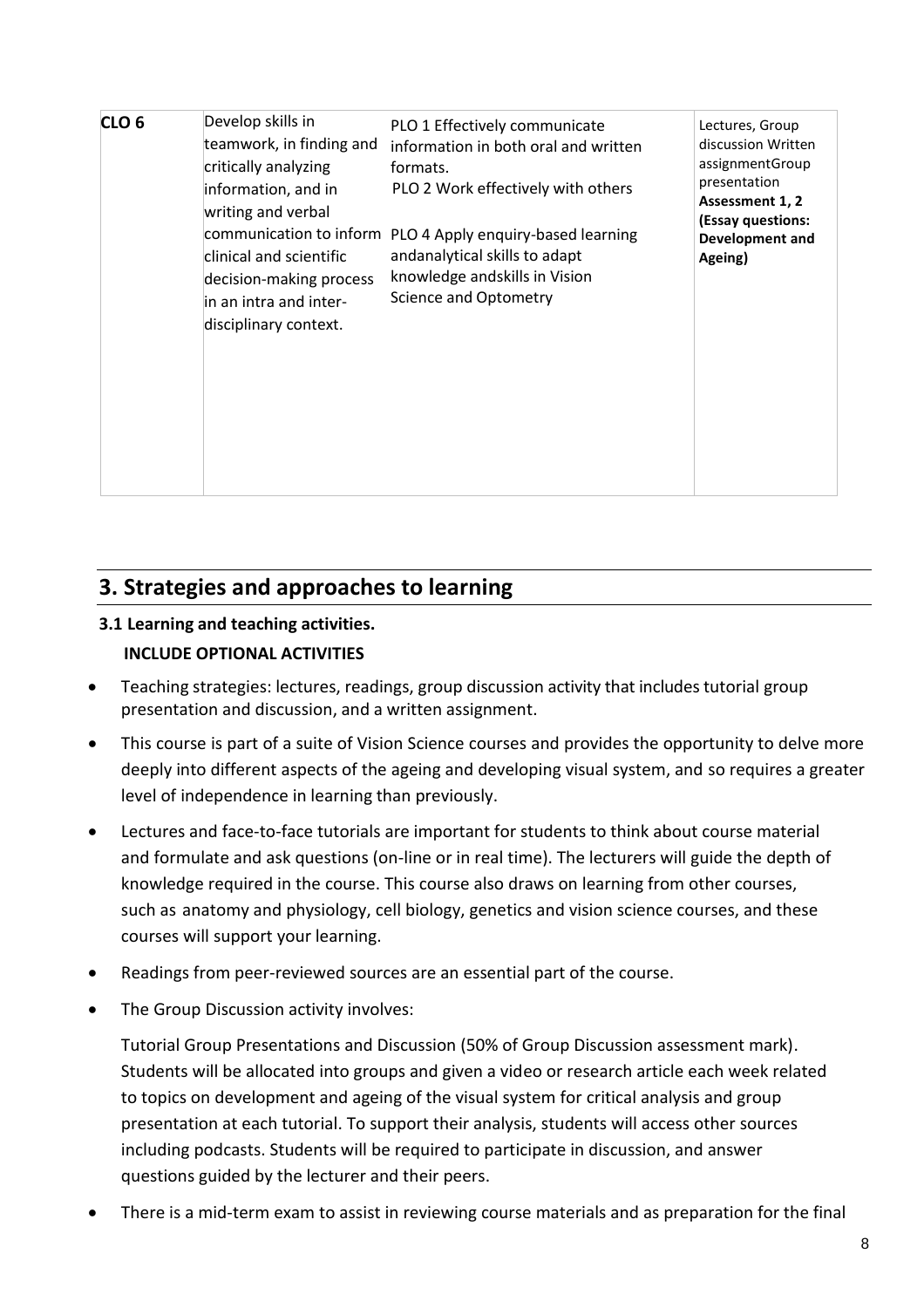examination. There are review sessions before the mid-term and final examinations.

- The written assignment is an opportunity for each student to further develop critical scientific writing skills. The assignment will be a (1000 words +/- 10%) review of a topic related to development and/or aging of the visual system. The assignment will be released on week 5 and each student will be required to submit a draft to receive feedback (Week 7) and then submit the final version of the assignment during Week 9. Final feedback will be provided within 2 weeks of submission. The group discussion and written assignments are supported through a small group tutorial (from4 to 6 students per group) during the scheduled on-line *Other* class sessions.
- The final exam will assess knowledge of all course materials including lectures, tutorials, group and on-line discussions, and required readings (Topics 1 to 7). The final exam may include MCQs, short answer questions and extended answer questions. Feedback will be provided as the final course mark.
- There is an emphasis on communication skills in this course. Good clear communication ensures: 1) the community can understand what we learn, 2) new discoveries are conveyed in clear language by scientists to the public (and peers) for comment and action, and 3) assist research discoveries to be translated by policy makers or stakeholders in industry into real life outcomes.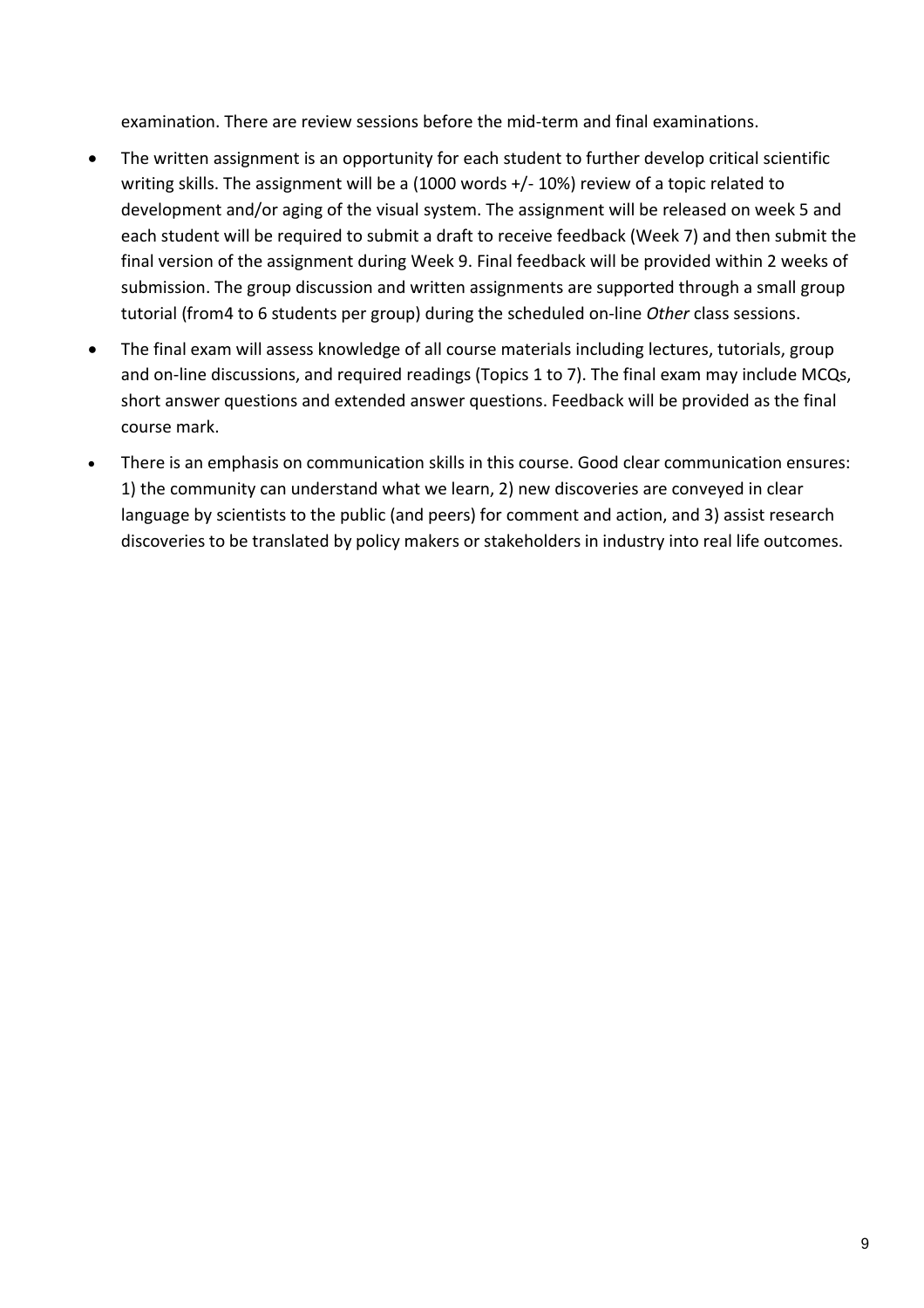# **3.2 Expectations of Students**

| <b>Expectations</b><br>of Students | Some components of this course are compulsory, and you are expected to participate.                                                                                                 |
|------------------------------------|-------------------------------------------------------------------------------------------------------------------------------------------------------------------------------------|
|                                    | The compulsory course components, and the justification for their compulsory                                                                                                        |
|                                    | nature, are as follows:                                                                                                                                                             |
|                                    | Tutorial classes in this course must be attended (in-person or on-line). These                                                                                                      |
|                                    | groupswill help in developing critical thinking, research study design and                                                                                                          |
|                                    | discussion skills.                                                                                                                                                                  |
|                                    | The University uses email as an official form of communication for students. All UNSW                                                                                               |
|                                    | studentshave their own email account. The School of Optometry and Vision Science will<br>also make use of this form of communication.                                               |
|                                    | It is extremely important that you know how to use your Zmail and ensure that you check                                                                                             |
|                                    | it regularly. You are advised to link your official UNSW email address to your habitual<br>email address (e.g. hotmail). You will miss out on vital information from the School and |
|                                    | University if you do not check your Zmail.                                                                                                                                          |
|                                    | For more information or if you are having connection or access problems, see:                                                                                                       |
|                                    | <b>IT Service Centre</b>                                                                                                                                                            |
|                                    | https://www.myit.unsw.edu.au/                                                                                                                                                       |
|                                    | Telephone: 02 9385 1333                                                                                                                                                             |
|                                    | Contact Us: https://www.myit.unsw.edu.au/contact-us                                                                                                                                 |
|                                    |                                                                                                                                                                                     |
|                                    |                                                                                                                                                                                     |
|                                    |                                                                                                                                                                                     |
|                                    |                                                                                                                                                                                     |
|                                    |                                                                                                                                                                                     |
|                                    |                                                                                                                                                                                     |
|                                    |                                                                                                                                                                                     |
|                                    |                                                                                                                                                                                     |
|                                    |                                                                                                                                                                                     |
|                                    |                                                                                                                                                                                     |
|                                    |                                                                                                                                                                                     |
|                                    |                                                                                                                                                                                     |
|                                    |                                                                                                                                                                                     |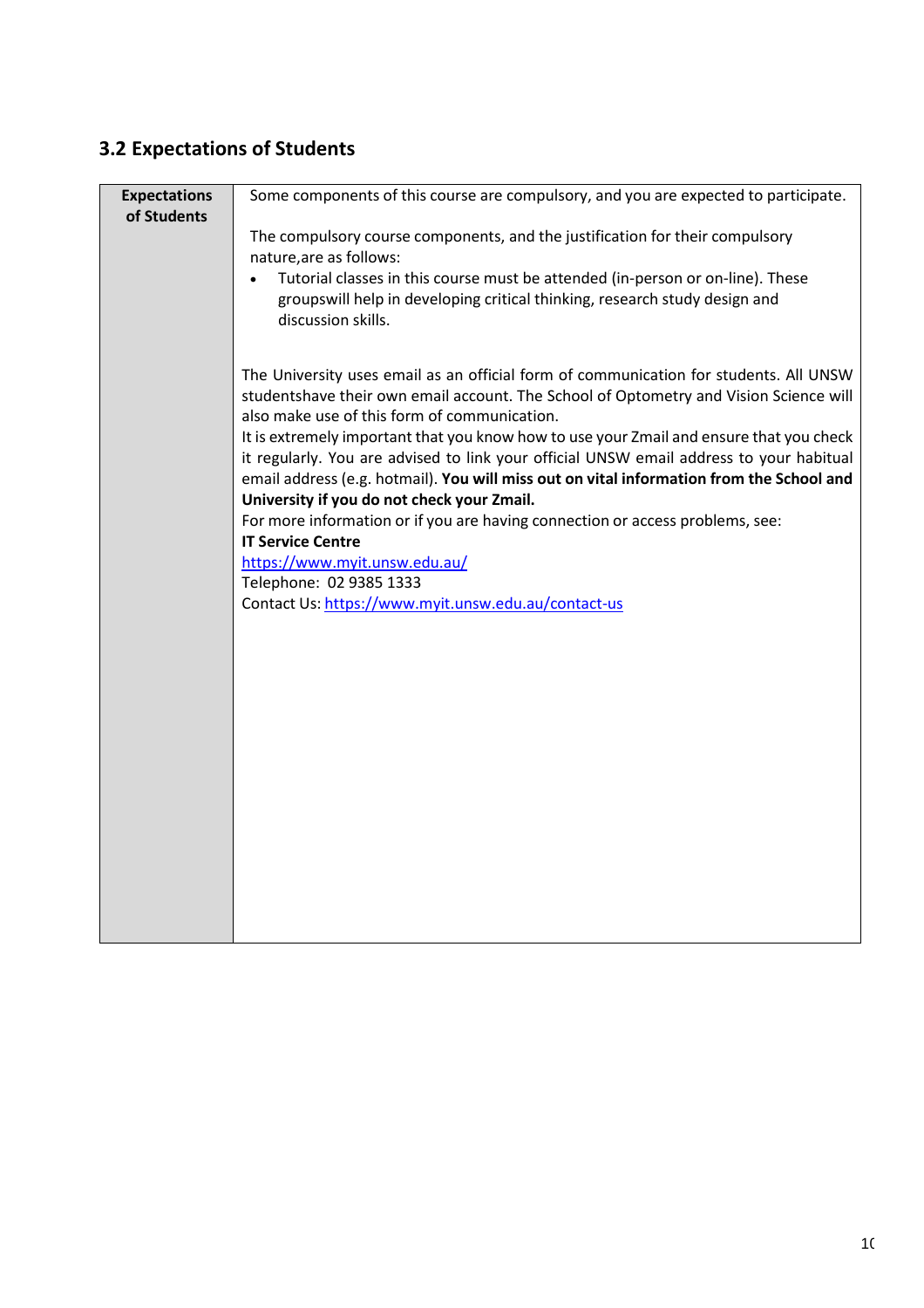# **4. Course schedule and structure**

Some of this information is available on the *Online Handbook<sup>1</sup> and the UNSW Timetable<sup>2</sup>.* 

| <b>WEEK</b>                   | <b>LECTURE 1</b><br>Monday 1pm -3pm                                                                                            | <b>TUTORIAL</b><br>Grp 1 Tues 9 to 11am<br>Grp 2 Tues 11 to 1pm<br>Grp 3 Tues 4 to 6 pm<br>Grp 4 Wed 4 to 6 pm<br>Online/(K-E15-G025 - Quad<br>G025; G040)                                         | <b>LECTURE 2</b><br>Thursday 9am-11am                                                     | <b>OTHER ON-LINE</b><br>Grp 1 Friday 10 am to 11 am<br>Grp 2 Friday 11 am to 12 noon<br>Grp 3 Friday 12 to 1pm<br>Grp 4 Friday 2pm to 3 pm                  | <b>OTHER INFORMATION</b><br><b>ACTIVITIES AND</b><br><b>RESOURCES</b>                                                                                                                                                                                 |
|-------------------------------|--------------------------------------------------------------------------------------------------------------------------------|----------------------------------------------------------------------------------------------------------------------------------------------------------------------------------------------------|-------------------------------------------------------------------------------------------|-------------------------------------------------------------------------------------------------------------------------------------------------------------|-------------------------------------------------------------------------------------------------------------------------------------------------------------------------------------------------------------------------------------------------------|
| $\mathbf{1}$<br>February 14th | <b>COURSE OVERVIEW,</b><br><b>INTRODUCTION AND</b><br><b>BACKGROUND</b><br>Dr. Ingrid Jimenez<br>(Online-Collaborate<br>Ultra) | <b>TIME TO REVIEW- SELF MODULE</b><br><b>Condensed Anatomy Pre-</b><br>recordings lectures and PDF slides<br>A/Prof Michele Madigan<br>See Moodle Site<br><b>TOPIC 1</b><br><b>Revision Topics</b> | TOPIC 1: Life Span and<br>Development<br>Dr. Ingrid Jimenez<br>(Online-Collaborate Ultra) | <b>Evidence Based Practice</b><br><b>The EBP Process</b><br>and Science Communication<br>Dr. Ingrid Jimenez/Dr. Charles Chung<br>(Online-Collaborate Ultra) | <b>Prepare First Discussion</b><br>Activity:<br>Read the article: Evidence-<br>Base science communication<br>(Via Topic 1 Leganto and<br>UNSW Library on the Course<br>Page)<br>Review the following web<br>site:<br>https://www.eboptometry.<br>com/ |
| $\overline{2}$                | TOPIC <sub>1</sub> .                                                                                                           | <b>TIME TO REVIEW-SELF MODULE</b>                                                                                                                                                                  | TOPIC 2. Development of                                                                   | <b>TOPIC 1 ONLINE DISCUSSION- Movie</b>                                                                                                                     | Prepare Discussion and                                                                                                                                                                                                                                |
| February                      | Development of the                                                                                                             | Review, Pre- recording lectures                                                                                                                                                                    | refractive errors                                                                         | Case analysis-                                                                                                                                              | <b>Tutorial related to Movie</b>                                                                                                                                                                                                                      |
| 21                            | eye                                                                                                                            | about Abnormal eye developing                                                                                                                                                                      | Dr. Revathy Mani                                                                          | Dr. Ingrid Jimenez                                                                                                                                          | case analysis- Follow the                                                                                                                                                                                                                             |
|                               | A/Prof Michele                                                                                                                 | A/Prof Michele Madigan                                                                                                                                                                             | (Online-Collaborate Ultra)                                                                | (Online-Collaborate Ultra)                                                                                                                                  | guidelines on Moodle Site                                                                                                                                                                                                                             |
|                               | Madigan<br>(Online-Collaborate                                                                                                 | See Moodle Site TOPIC 1<br><b>Revision Topics</b>                                                                                                                                                  |                                                                                           |                                                                                                                                                             | section Tutorial quidelines<br>Week 3                                                                                                                                                                                                                 |
|                               | Ultra)                                                                                                                         |                                                                                                                                                                                                    |                                                                                           |                                                                                                                                                             |                                                                                                                                                                                                                                                       |
| 3                             | TOPIC <sub>2</sub> .                                                                                                           | <b>TOPIC 1</b>                                                                                                                                                                                     | TOPIC 3. Amblyopia                                                                        | TOPIC 2, ONLINE DISCUSSION                                                                                                                                  | Review articles to be                                                                                                                                                                                                                                 |
| February 28                   | Development of                                                                                                                 | <b>GROUP PRESENTATIONS</b>                                                                                                                                                                         | A/Prof. Sieu Khuu                                                                         | Dr. Revathy Mani                                                                                                                                            | presented by groups at the                                                                                                                                                                                                                            |
|                               | refractive errors                                                                                                              | <b>TUTORIAL</b>                                                                                                                                                                                    |                                                                                           | (Online-Collaborate Ultra)                                                                                                                                  | tutorial/ prepare discussion                                                                                                                                                                                                                          |
|                               | Dr. Revathy Mani                                                                                                               | <b>Case analysis Presentation</b>                                                                                                                                                                  | (Pre-recording)                                                                           |                                                                                                                                                             |                                                                                                                                                                                                                                                       |
|                               |                                                                                                                                | Dr. Ingrid Jimenez                                                                                                                                                                                 |                                                                                           |                                                                                                                                                             |                                                                                                                                                                                                                                                       |
|                               | (Online-Collaborate                                                                                                            |                                                                                                                                                                                                    |                                                                                           |                                                                                                                                                             |                                                                                                                                                                                                                                                       |
|                               | Ultra)                                                                                                                         |                                                                                                                                                                                                    |                                                                                           |                                                                                                                                                             |                                                                                                                                                                                                                                                       |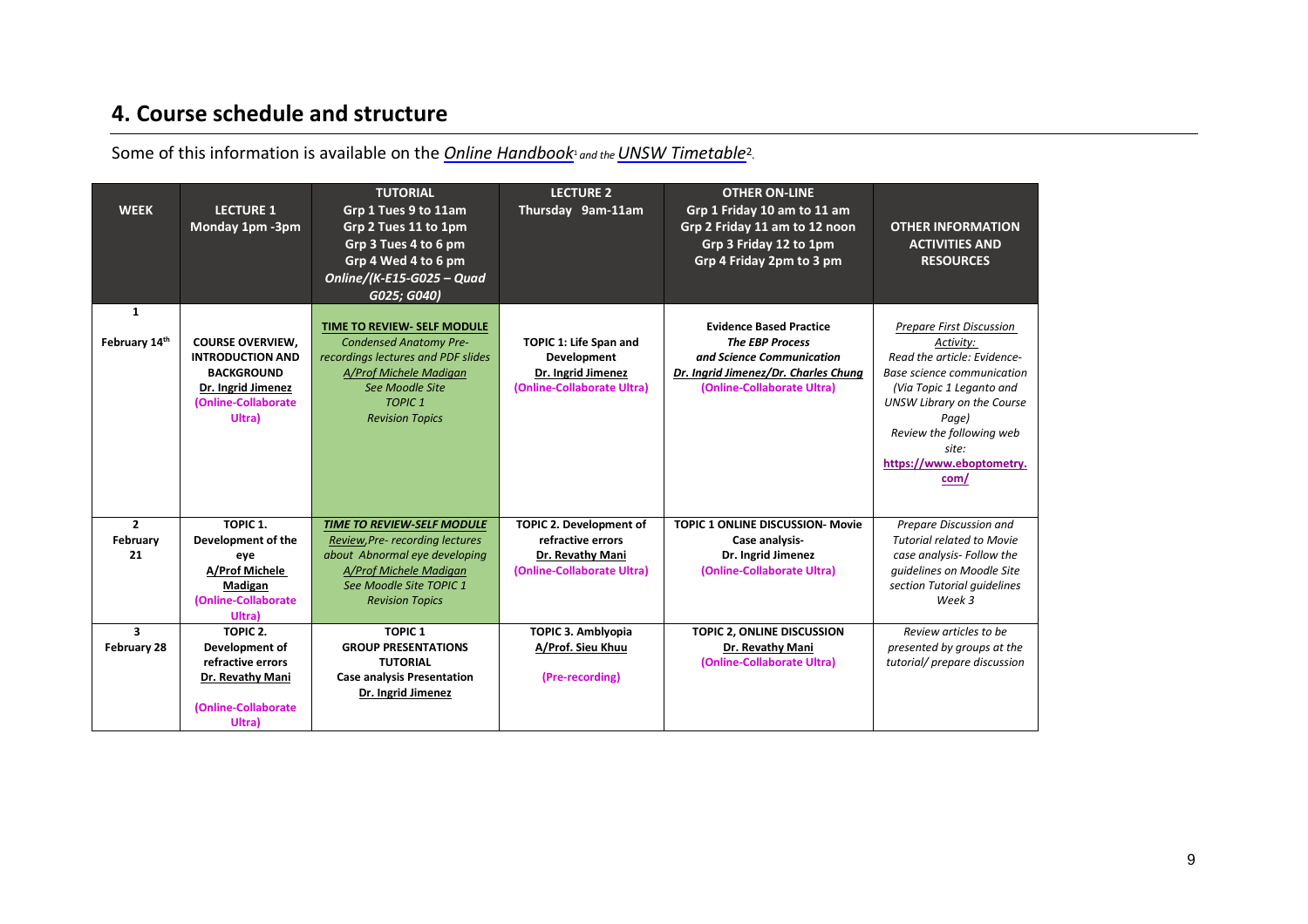| 4<br>March 7               | <b>TOPIC 3. Amblyopia</b><br>A/Prof Sieu Khuu<br>(Pre-recording)                                                                                             | <b>TOPIC 2</b><br><b>GROUP PRESENTATIONS</b><br><b>TUTORIAL</b><br>Dr. Revathy Mani | <b>TOPIC 3. Amblyopia</b><br><b>Evidence - Treatments</b><br>Dr. Revathy Mani<br>(Pre-recording)                                    | <b>TOPIC 3. ONLINE DISCUSSIONS</b><br>A/Prof Sieu Khuu<br>(Online-Collaborate Ultra)                                        | Review articles to be<br>presented by groups at the<br>tutorial/ prepare discussion   |
|----------------------------|--------------------------------------------------------------------------------------------------------------------------------------------------------------|-------------------------------------------------------------------------------------|-------------------------------------------------------------------------------------------------------------------------------------|-----------------------------------------------------------------------------------------------------------------------------|---------------------------------------------------------------------------------------|
| 5<br>March 14              | <b>REVISION Q &amp; A FOR</b><br><b>MID-TERM TEST</b><br>Topic 1 to 3 inclusive<br>(Online-Collaborate<br>Ultra)                                             | <b>TOPIC. 3 GROUP</b><br>PRESENTATIONS TUTORIAL<br>A/Prof Sieu Khuu                 | <b>MID TERM TEST</b><br>Includes Topics 1 to 3<br><b>Moodle Online</b><br><b>30 min-TIME SPECIFIC</b>                               | <b>TOPIC ONLINE DISCUSSIONS</b><br>The ageing eyes<br>A/Prof Michele Madigan<br>(Online-Collaborate Ultra)                  | Review articles to be<br>presented by groups at the<br>tutorial/ prepare discussion   |
| 6<br>March<br>21           |                                                                                                                                                              |                                                                                     | <b>FLEXIBILITY WEEK</b>                                                                                                             |                                                                                                                             |                                                                                       |
| $\overline{7}$<br>March 28 | TOPIC 4A. Eye and<br><b>Visual System ageing</b><br>The ageing eyes<br>A/Prof Michele<br>Madigan<br>(Online-Collaborate<br>Ultra)                            | <b>TOPIC 4A. GROUP</b><br>PRESENTATIONS TUTORIAL<br>A/Prof Michele Madigan          | <b>TOPIC 4B. Eye and Visual</b><br>System ageing<br><b>Ageing Visual System</b><br>Dr. Ingrid Jimenez<br>(Online-Collaborate Ultra) | TIME FOR PREPARE AND SUBMIT<br><b>DRAFT WRITTEN ASSESSMENT</b>                                                              | <b>Submission Draft Written</b><br>assessment                                         |
| 8<br>April 4               | <b>TOPIC 5. Assessing</b><br><b>Visual Function</b><br>(young and elder<br>people)<br>Dr. Ingrid Jimenez<br>and Dr. Vanessa<br>Honson<br>(Pre-recording)     | <b>TOPIC 4B and 5. GROUP</b><br>PRESENTATIONS TUTORIAL<br>Dr. Ingrid Jimenez        | <b>TOPIC 6 Age-related changes</b><br>in cognition and impact<br>overall visual function<br>A/Prof Sieu Khuu<br>(Pre-recording)     | <b>General feedback and comments</b><br><b>Final written assignment</b><br>Dr. Ingrid Jimenez<br>(Online-Collaborate Ultra) | Review Lecture:<br>Electrophysiology Moodle<br>Site section TOPIC 5 Revision<br>Topic |
| 9<br>April 11              | <b>TOPIC 7. Public health</b><br>ageing population/<br>impact of visual<br>impairment and<br>vision loss<br>Prof. Lisa Keay<br>(Online-Collaborate<br>Ultra) | TIME TO PREPARE AND SUBMIT<br><b>FINAL WRITTEN ASSESSMENT</b>                       | <b>TOPIC 7. Geriatric</b><br><b>Optometry successful</b><br>stories<br>Dr. Ingrid Jimenez<br>(Online-Collaborate Ultra)             | <b>NO ONLINE DISCUSSION</b><br><b>April 15 Public Holyday</b>                                                               | <b>Submission Final Written</b><br>assessment                                         |
| 10<br>April 18             | <b>NO CLASS PUBLIC</b><br><b>HOLIDAY</b>                                                                                                                     | <b>TIME TO REVIEW COURSE</b><br><b>MATERIAL FOR FINAL EXAM</b>                      | <b>REVIEW, REVISION, FINAL</b><br><b>EXAM OVERVIEW</b><br>(Online-Collaborate Ultra)                                                | <b>TIME TO REVIEW COURSE MATERIAL</b><br><b>FOR FINAL EXAM</b>                                                              | Review course material to<br>prepare final exam                                       |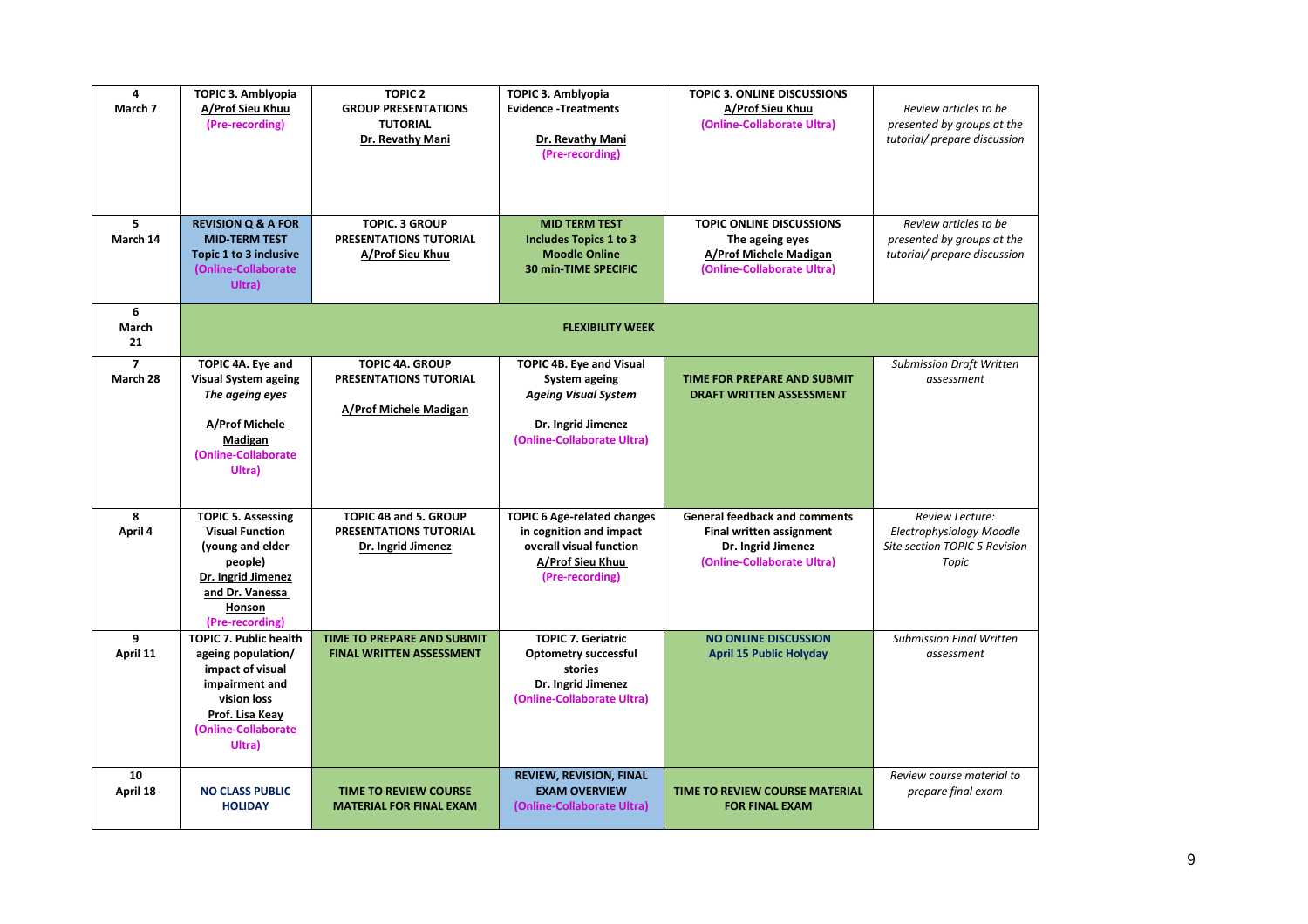## **5. Assessment**

### **5.1 Assessment tasks**

| <b>Task</b>          | Length                                                                                                                                                                                                                                                                                                                                                   | Weight | <b>Due Date</b>                                                                                    |
|----------------------|----------------------------------------------------------------------------------------------------------------------------------------------------------------------------------------------------------------------------------------------------------------------------------------------------------------------------------------------------------|--------|----------------------------------------------------------------------------------------------------|
| Assessment1          | <b>Group Discussion: this involves two parts:</b><br><b>Tutorial Group Presentation (10%)</b><br>and Discussion (10 % group)<br>Please revie General Guidelines for<br>this assessment. Section<br>Assessments Moodle Site.                                                                                                                              | (20%)  | During tutorials<br>Weeks 3,4,5,8<br>and Discussions/<br>other activity<br>Weeks 1, 2,3,4<br>and 8 |
| <b>Assessment 2:</b> | Written assignment (individual)<br>The assignment will be a (1000<br>words $+/- 10\%$ ) review of a<br>topic related to development<br>and/or aging of the visual<br>system.<br>Assessment criteria as per Marking in<br>assessment -Guidelines (Moodle).<br>Please revie General Guidelines for this<br>assessment. Section Assessments Moodle<br>Site. | (30%)  | Draft to be<br>submitted<br>Week 7<br>Final version to<br>be submitted<br>Week 9                   |
| <b>Assessment 3:</b> | Mid-Term examination. 30 MIN on-line<br>examination. Covers course material<br>including on-line and tutorials; Topics 1 to<br>3 inclusive.<br>Assessment criteria – accuracy of answers.                                                                                                                                                                | 20%    | <b>Thursday March</b><br>14 <sup>th</sup><br>Lecture 2 (9am<br>to $11am$ )                         |
| <b>Assessment 4:</b> | <b>Final examination</b><br>A 1-to-1.5-hour on-line examination<br>including all course material - lectures,<br>recorded lectures, tutorials, group and<br>on-line discussion, class reading as noted.<br>Assessment criteria: accuracy of answers.                                                                                                      | 30%    | Final<br>examination<br>period                                                                     |

### **Further information**

UNSW grading system: student.unsw.edu.au/grades

UNSW assessment policy: Assessment Policy

UNSW assessment information: student.unsw.edu.au/assessment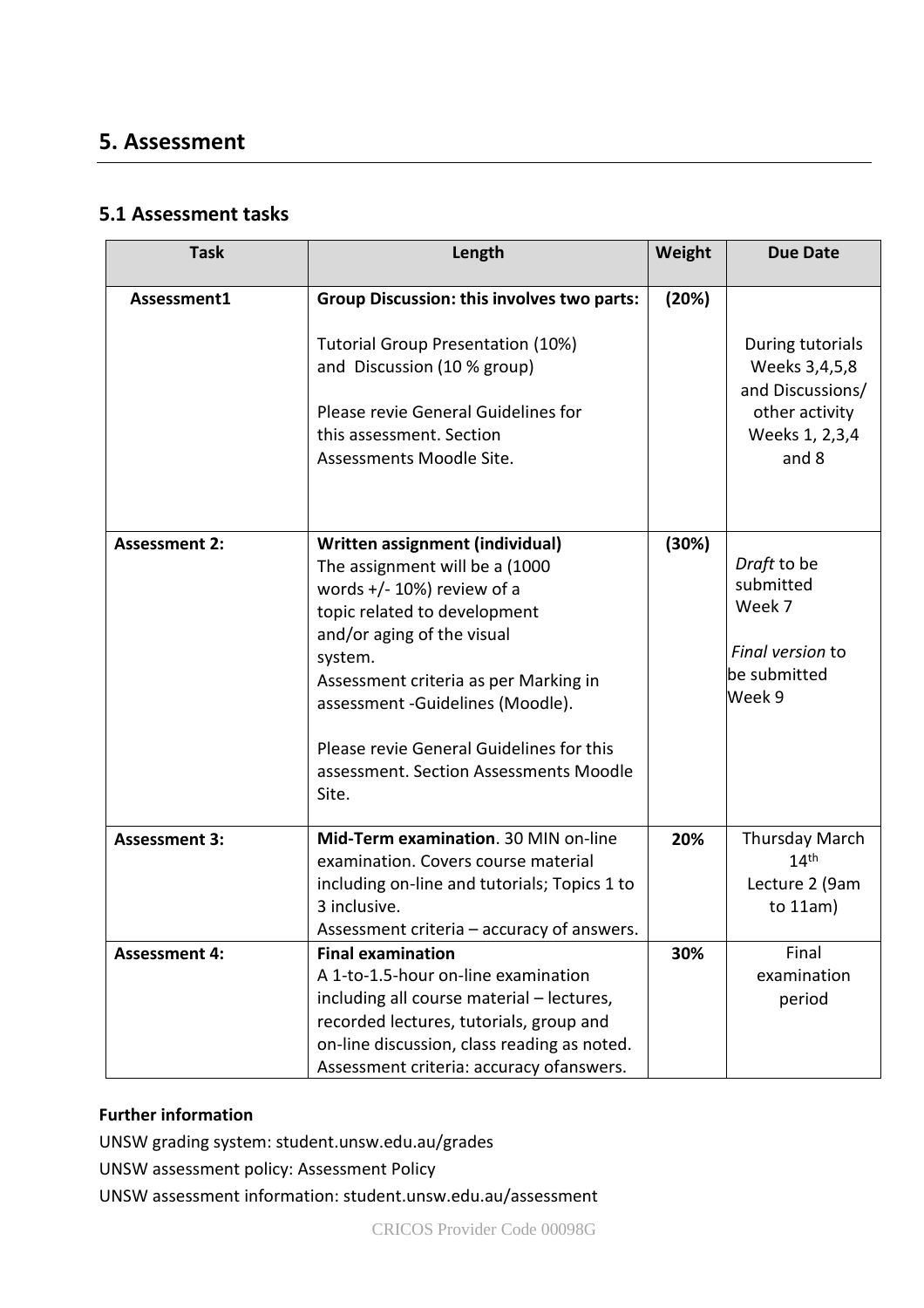## **5.2 Assessment criteria and standards**

### **Assessment 1 Group Discussion (20%)**

#### **Tutorial Group Presentation** (10%) **and discussion** (10%)

Students will be allocated into groups and given a video and/or research article each week related to topics on development and ageing of the visual system for critical analysis and group presentation at each tutorial.

To support their analysis, students will access other sources including podcasts.

Students will be required to participate in discussion, and answer questions guided by the lecturer and their peers.

Please see the comprehensive Assessment *Guidelines for Group Discussion* provided on Moodle site section Assessments.

#### **Assessment 2 Written Assignment Assessment (30%)**

Please see the comprehensive Assessment *Guidelines Written Assignment* provided on Moodle site section Assessments.

#### **Assessment 3 - Mid-Term Exam (20%) and Assessment 4 - Final Examination (30%)**

The mid-term exam will assess course material covered in the first 4 weeks of the term (Topics 1 to 3 inclusive) and will be scheduled during week 5. The exam may include MCQs, short answer questions and extended answer questions. Feedback provided on Moodle based on the accuracy of answers within 2 weeks of the exam.

The final exam will assess knowledge of all course materials including lectures, tutorials, group and online discussions, and required readings ( $\underline{Topics} 1 to 7$ ). The final exam may include MCQs and short answer questions. Feedback will be provided as the final course mark.

Full details of the exam formats and other issues will be provided by the Course Convenor during the Term. There will be revision sessions before each exam.

### **5.3 Submission of assessment tasks**

| Assignments should be submitted via Moodle (electronic submission).<br>This includes completed laboratory reports and logs which should be<br>scanned/photographed and submitted via Moodle.                                                                                                                                                                                                                                                                                                                                                                                                                            |                                                                                          |
|-------------------------------------------------------------------------------------------------------------------------------------------------------------------------------------------------------------------------------------------------------------------------------------------------------------------------------------------------------------------------------------------------------------------------------------------------------------------------------------------------------------------------------------------------------------------------------------------------------------------------|------------------------------------------------------------------------------------------|
| <b>Assignment</b><br>submitted via the Assignment submission box at the Student Enguiry office (North<br><b>Submissions</b><br>Wing, Rupert Myers Building, Room 3.003), however the accompanying report should<br>be submitted via Moodle.<br>Marked assignments can be collected from the:<br>School Enquiry office during counter opening hours.<br>You must show a valid student card to do this.<br>The School Policy on Submission of Assignments (including penalties for late<br>assignments) and the Assignment Attachment Sheet are available from the School<br>office (RMB3.003) and the School website at: | If your assignment requires submission of a pair of glasses/contact lenses, these may be |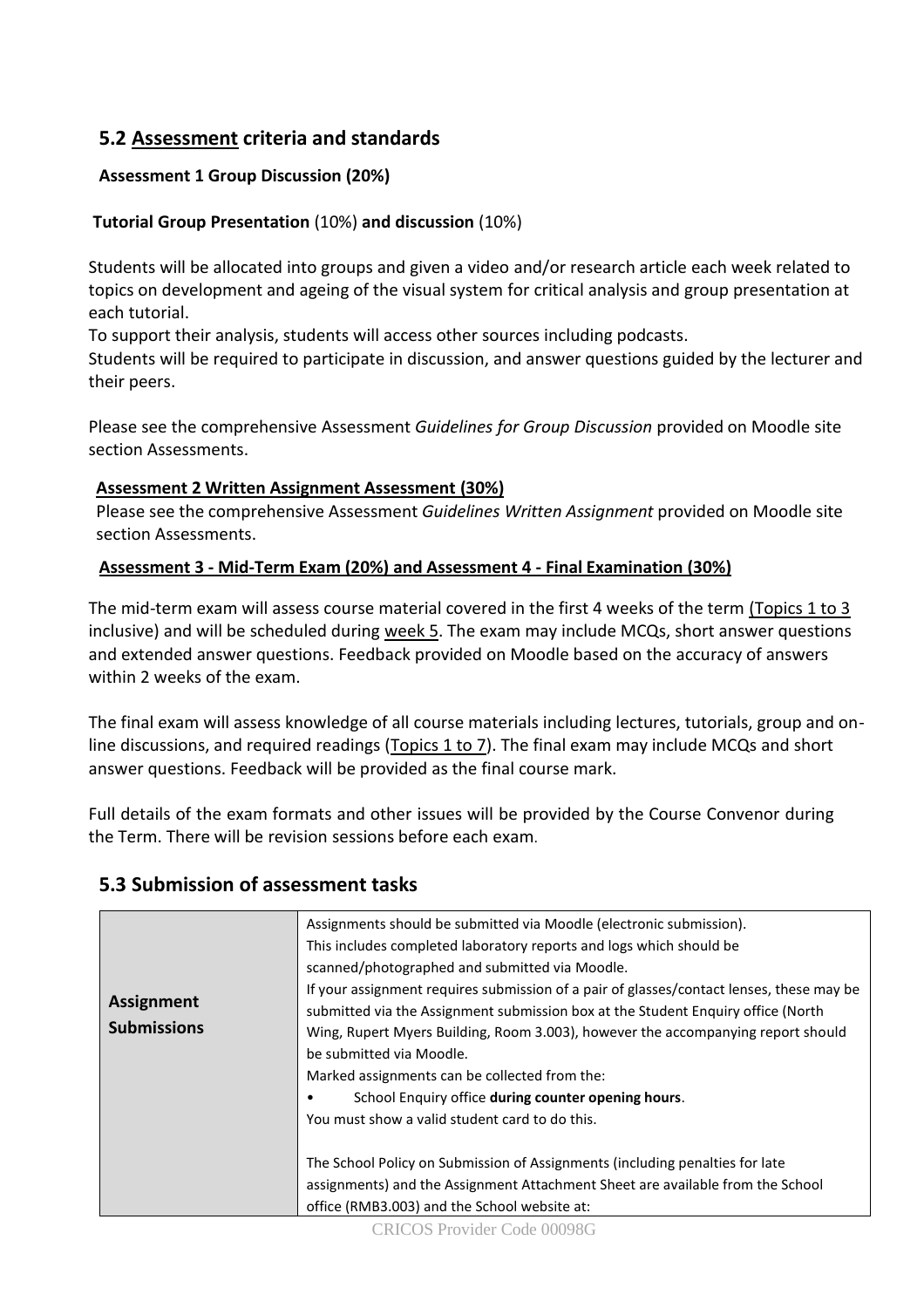| https://www.optometry.unsw.edu.au/study/undergraduate-degrees/important-<br>information-and-policies |
|------------------------------------------------------------------------------------------------------|
|                                                                                                      |

|                                           | SCHOOL OF OPTOMETRY AND VISION SCIENCE, UNSW                                                                                                              |  |  |  |
|-------------------------------------------|-----------------------------------------------------------------------------------------------------------------------------------------------------------|--|--|--|
| <b>Assessment Procedures</b>              |                                                                                                                                                           |  |  |  |
|                                           | SUPPLEMENTARY EXAMINATION INFORMATION, 2022                                                                                                               |  |  |  |
| <b>UNSW Assessment Policy<sup>1</sup></b> |                                                                                                                                                           |  |  |  |
|                                           |                                                                                                                                                           |  |  |  |
|                                           | <b>SPECIAL CONSIDERATION</b>                                                                                                                              |  |  |  |
|                                           | On some occasions, sickness, misadventure or other circumstances beyond                                                                                   |  |  |  |
|                                           | your control may prevent you from completing a course requirement, such as                                                                                |  |  |  |
|                                           | attending a formal end of semester examination. In these cases you may apply                                                                              |  |  |  |
|                                           | for Special Consideration. UNSW operates under a Fit to Sit/ Submit rule for<br>all assessments. If a student wishes to submit an application for special |  |  |  |
|                                           | consideration for an exam or assessment, the application must be submitted                                                                                |  |  |  |
|                                           | prior to the start of the exam or before an assessment is submitted. If a                                                                                 |  |  |  |
|                                           | student sits the exam/ submits an assignment, they are declaring themselves                                                                               |  |  |  |
|                                           | well enough to do so. The application must be made via Online Services in                                                                                 |  |  |  |
|                                           | myUNSW. Log into myUNSW and go to My Student Profile tab > My Student                                                                                     |  |  |  |
|                                           | Services > Online Services > Special Consideration and attach student's                                                                                   |  |  |  |
|                                           | supporting documentation (such as a medical certificate).                                                                                                 |  |  |  |
|                                           |                                                                                                                                                           |  |  |  |
|                                           | <b>CHRONIC ISSUES AND PRE-EXISTING CONDITIONS</b>                                                                                                         |  |  |  |
|                                           | If you have chronic issues and pre-existing conditions, we recommend you                                                                                  |  |  |  |
|                                           | apply for educational adjustments for disability support through Disability                                                                               |  |  |  |
|                                           | Services.                                                                                                                                                 |  |  |  |
|                                           | Register for Equitable Learning Support (formerly Disability Support Services)                                                                            |  |  |  |
|                                           | at https://student.unsw.edu.au/els/register                                                                                                               |  |  |  |
|                                           |                                                                                                                                                           |  |  |  |
|                                           | Absence from a final examination is a serious matter, normally resulting in a                                                                             |  |  |  |
|                                           | Fail (FL) grade. If you are medically unfit to attend an examination, YOU                                                                                 |  |  |  |
|                                           | MUST CONTACT THE SCHOOL DIRECTLY ON THE DAY OF THE EXAMINATION                                                                                            |  |  |  |
|                                           | TO ADVISE OF THIS (telephone 02 9385 4639,                                                                                                                |  |  |  |
|                                           | email: optometry@unsw.edu.au). You must also submit a Request for Special                                                                                 |  |  |  |
|                                           | Consideration application as detailed on the UNSW website:                                                                                                |  |  |  |
|                                           | https://student.unsw.edu.au/special-consideration                                                                                                         |  |  |  |
|                                           |                                                                                                                                                           |  |  |  |
|                                           | It is the responsibility of the student to consult the web site or noticeboard                                                                            |  |  |  |
|                                           | to ascertain whether they have supplementary examinations. This                                                                                           |  |  |  |
|                                           | information WILL NOT be conveyed in ANY other manner. Interstate,                                                                                         |  |  |  |
|                                           | overseas or any other absence cannot be used as an excuse.                                                                                                |  |  |  |
|                                           | This information will be available on the School web site at                                                                                              |  |  |  |
|                                           | https://www.optometry.unsw.edu.au/ (do not confuse the School website                                                                                     |  |  |  |
|                                           | with the myUNSW website) and posted on the notice board on Level 3. This                                                                                  |  |  |  |
|                                           | information will be available as soon as possible after the School Examination                                                                            |  |  |  |
|                                           | Committee meeting.                                                                                                                                        |  |  |  |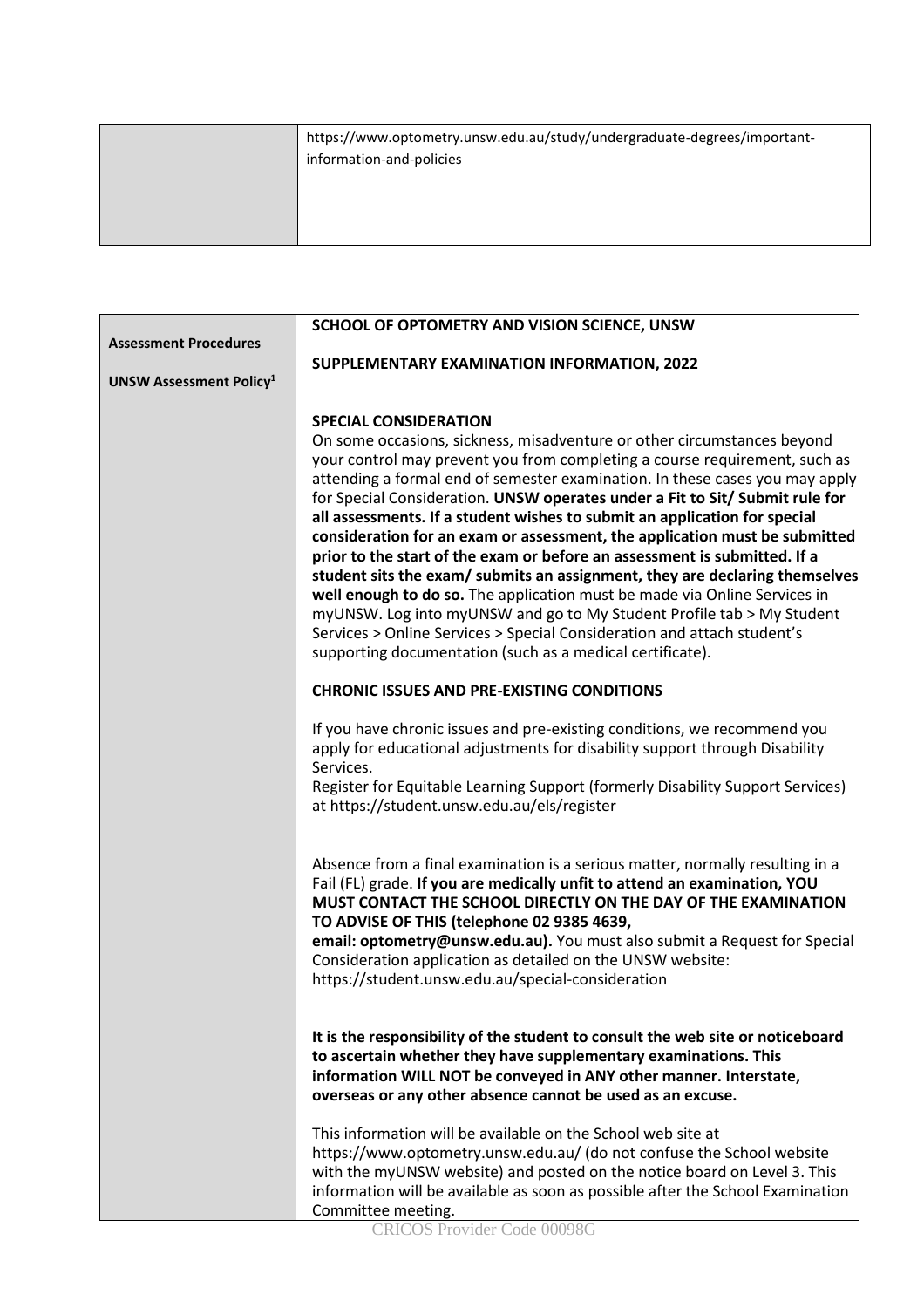|                           | SUPPLEMENTARY EXAMINATIONS FOR 2022 WILL BE HELD AS FOLLOWS: FOR                                                                                                                                                                                                                                                                                                                                                                                                                                                           |
|---------------------------|----------------------------------------------------------------------------------------------------------------------------------------------------------------------------------------------------------------------------------------------------------------------------------------------------------------------------------------------------------------------------------------------------------------------------------------------------------------------------------------------------------------------------|
|                           | <b>TERM 1:</b><br>STAGE 1-4* COURSES: WEDNESDAY, 18 MAY 2022 - FRIDAY, 20 MAY<br>$\bullet$                                                                                                                                                                                                                                                                                                                                                                                                                                 |
|                           | 2022                                                                                                                                                                                                                                                                                                                                                                                                                                                                                                                       |
|                           | THERE WILL BE NO SUPPLEMENTARY EXAMINATIONS FOR STAGE 5<br>$\bullet$<br><b>STUDENTS IN TERM 1 2022</b>                                                                                                                                                                                                                                                                                                                                                                                                                     |
|                           |                                                                                                                                                                                                                                                                                                                                                                                                                                                                                                                            |
|                           | <b>FOR TERM 2:</b>                                                                                                                                                                                                                                                                                                                                                                                                                                                                                                         |
|                           | STAGE 1-4 COURSES: WEDNESDAY, 31 AUGUST 2022 - FRIDAY, 2<br>$\bullet$<br><b>SEPTEMBER 2022</b>                                                                                                                                                                                                                                                                                                                                                                                                                             |
|                           | THERE WILL BE NO SUPPLEMENTARY EXAMINATIONS FOR STAGE 5<br>$\bullet$<br><b>STUDENTS IN TERM 2 2022</b><br><b>FOR TERM 3:</b>                                                                                                                                                                                                                                                                                                                                                                                               |
|                           | STAGE 5 COURSES ONLY: DURING THE WEEK OF MONDAY, 12<br>$\bullet$                                                                                                                                                                                                                                                                                                                                                                                                                                                           |
|                           | DECEMBER 2022 - FRIDAY, 16 DECEMBER 2022<br>STAGE 1-4* COURSES: WEDNESDAY, 14 DECEMBER 2022 - FRIDAY, 16                                                                                                                                                                                                                                                                                                                                                                                                                   |
|                           | <b>DECEMBER 2022</b>                                                                                                                                                                                                                                                                                                                                                                                                                                                                                                       |
|                           | Supplementary examinations will be held at the scheduled time only. If<br>students who are granted supplementary examinations do not attend, a<br>failure will be recorded for that course. Students should not make travel<br>arrangements, or any other commitments, before establishing whether or<br>not they have supplementary examinations. Ignorance of these procedures,<br>interstate, overseas or any other absence will not be accepted as an excuse.<br><b>But usual Special Consideration still applies.</b> |
|                           | If additional assessment is not scheduled, this does NOT indicate whether or<br>not a student has passed or failed the course. Results will be received in the<br>usual way. Please do not contact the School in this regard.                                                                                                                                                                                                                                                                                              |
|                           | Please note the above applies to OPTM and VISN courses only. Any                                                                                                                                                                                                                                                                                                                                                                                                                                                           |
|                           | information on supplementary examinations for servicing courses (e.g.<br>CHEM****) is the responsibility of the School conducting the course.                                                                                                                                                                                                                                                                                                                                                                              |
|                           | * Stage 4 includes courses in the first year of the MClinOptom program.                                                                                                                                                                                                                                                                                                                                                                                                                                                    |
| $HICMLA$ coccoco $A + D0$ | School of Optometry and Vision Science, UNSW, 23 November 2021                                                                                                                                                                                                                                                                                                                                                                                                                                                             |

1UNSW [Assessment](http://www.gs.unsw.edu.au/policy/documents/assessmentpolicy.pdf) [Policy](http://www.gs.unsw.edu.au/policy/documents/assessmentpolicy.pdf)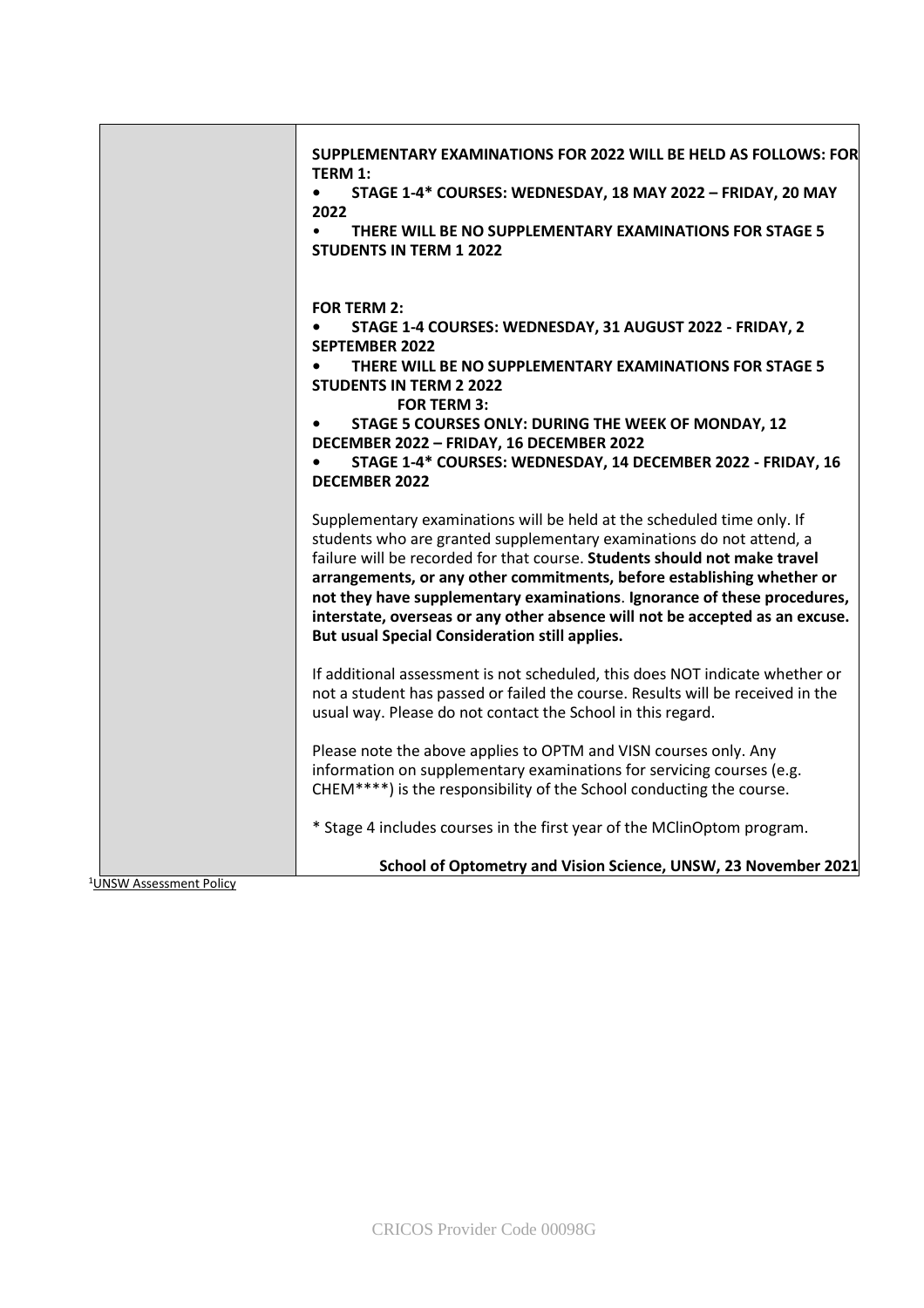## **5.4. Feedback on assessment**

| <b>Task</b>                                                             | <b>Feedback</b>                |                                                                               |                                                                                                                                     |  |  |
|-------------------------------------------------------------------------|--------------------------------|-------------------------------------------------------------------------------|-------------------------------------------------------------------------------------------------------------------------------------|--|--|
|                                                                         | <b>WHO</b>                     | <b>WHEN</b>                                                                   | <b>HOW</b>                                                                                                                          |  |  |
| 1. Group Discussion:<br>Tutorial presentation and<br>discussion (Other) | Convenor<br>Convenor/Lecturers | During tutorial<br>presentations/ Other                                       | Lecture assessment based<br>lon rubrics<br>general class feedback on<br>strengths and weaknesses                                    |  |  |
| 2. Written assignment:<br>Essay                                         | Course Convenor                | Draft general feedback<br>week 8<br>Final written assignment<br>After week 10 | Draft general feedback<br>session.<br>Final -Mark based on<br>rubric feedback on<br>strengths and weaknesses<br>via Moodle/Turnitin |  |  |
| 3. Mid-term exam                                                        | Course Convenor                | Week 5                                                                        | Marks on Moodle, general<br>feedback on Moodle and<br>review at the Tutorial                                                        |  |  |
| 4. Final examination                                                    | <b>Exam Section UNSW</b>       | N/A                                                                           | Final course mark – Exam<br><b>Section</b>                                                                                          |  |  |

# **6. Academic integrity, referencing and plagiarism**

**Referencing** acknowledges the sources of information that you use to research your assignments. You need to provide a reference whenever you draw on someone else's words, ideas, or research. Not referencing other people's work can constitute plagiarism (please see below). Further information about referencing styles can be located a[t student.unsw.edu.au/referencing.](https://student.unsw.edu.au/referencing)

**For this course we use the Vancouver style of referencing for written assessments. Please see links to Vancouver style:**<https://guides.lib.monash.edu/citing-referencing/vancouver> <https://guides.library.uq.edu.au/referencing/vancouver>

**Academic integrity** is fundamental to success at university. Academic integrity can be defined as a commitment to six fundamental values in academic pursuits: honesty, trust, fairness, respect, responsibility and courage.2 At UNSW, this means that your work must be your own, and others' ideas should be appropriately acknowledged. If you don't follow these rules, plagiarism may be detected in your work. Further information about academic integrity and plagiarism can be located at:

- The Current Students site student.unsw.edu.au/plagiarism, and
- The ELISE training site subjectguides.library.unsw.edu.au/elise

The Conduct and Integrity Unit provides further resources to assist you to understand your conduct obligations as a student: student.unsw.edu.au/conduct.

2International Center for Academic Integrity, 'The Fundamental Values of Academic Integrity', T. Fishman (ed), Clemson University, 2013.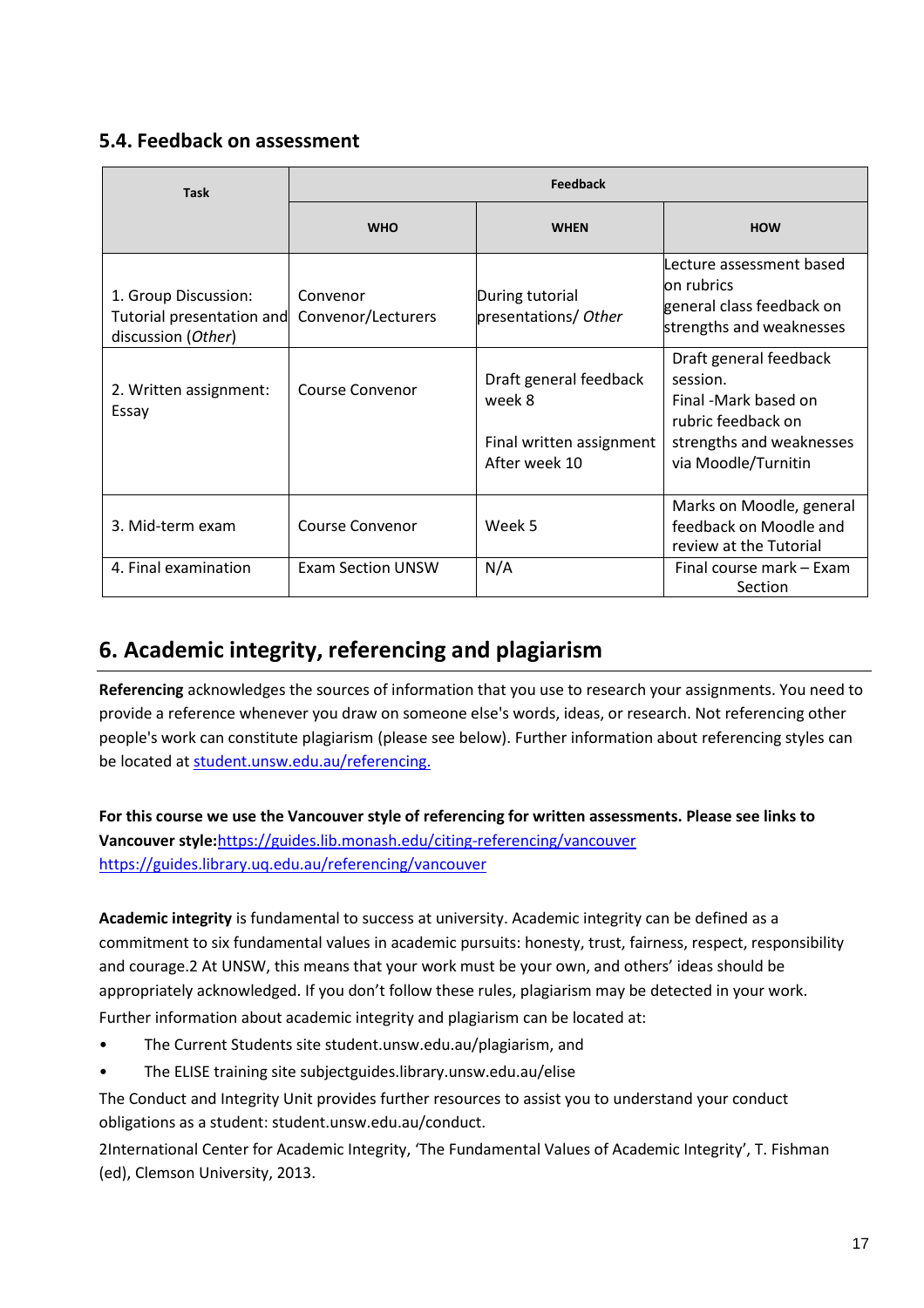## **7. Readings and resources**

**The course readings ('must-read' and optional) and recommended textbook chapters and other resources are accessible via VISN3111 Moodle and Leganto (UNSW Library) (Moodle link).** 

This will be a useful resource for all vision science and clinical optometry studies and beyond. Available via the UNSW Library (eBook) or at the UNSW Bookshop.

### **Suggested Useful Books:**

1. Forrester JV, Dick AD, McMenamin PG, Lee, WR (2016) The Eye: Basic Sciences in Practice, W.B. Saunders, 4th edition. Available as an eBook *via* the UNSW Library or at the UNSW Bookshop.

2. Remington, LA (2012) Clinical Anatomy & Physiology of the Visual System, 3rd edition. Elsevier. VISN2111 Textbook; available as an eBook *via* the UNSW Library or at the UNSW Bookshop.

3. Rosner, J and Rosner J (1990). Pediatric optometry 2nd edition Butterworths; available as an *via* the UNSW Library or at the UNSW Bookshop

4. Cavallotti, Carlo AP and Luciano Cerulli, Age-Related Changes of the Human Eye (Humana Press, 2008). Available as an eBook *via* the UNSW Library or at the UNSW Bookshop

**Required (mandatory) readings:** may comprise chapters from textbooks or key articles and are indicated clearly on Leganto, or in lectures.

**Recommended internet website:** [https://www.babycenter.com/pregnancy i](https://www.babycenter.com/pregnancy)s an excellent resource starting from embryology, as you can track what else is developing along-side the eye and visual system.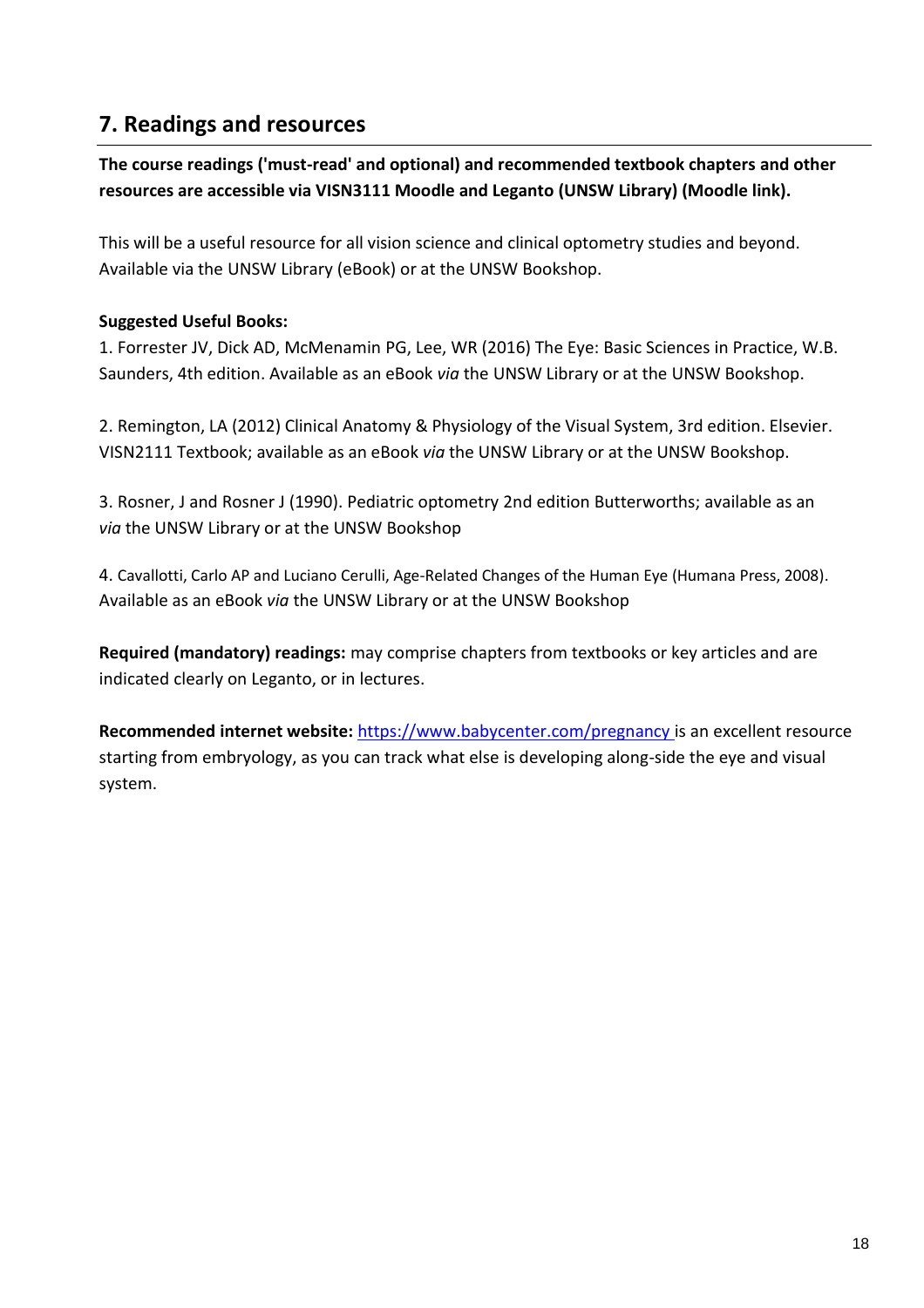#### **8. Required Equipment, Training and Enabling Skills**

| <b>Equipment Required</b>                                      | No special equipment is required for this course.                                                                                                                                                                                                                                                    |  |
|----------------------------------------------------------------|------------------------------------------------------------------------------------------------------------------------------------------------------------------------------------------------------------------------------------------------------------------------------------------------------|--|
| <b>Enabling Skills Training</b><br><b>Required to Complete</b> | Skills beyond the ELISE level online information literacy are expected and<br>UNSW Library/Online Training/LOIS provide a series of tutorials that can be<br>completed to enable this requirement.                                                                                                   |  |
| this Course                                                    | Students with limited English skills (related to writing, comprehension, oral<br>delivery and grammar) are encouraged to visit the UNSW Learning Centre.<br>On-line assistance via UNSW Library and Outreach Librarians is also<br>available for all students.                                       |  |
|                                                                | Some resources should be accessed. These will be available in the Course<br>Administration Moodle section. These include links to UNSW resources for<br>developing group work skills, discussion skills, essay writing skills, EndNote<br>skills, and videos to watch regarding clinical procedures. |  |

#### **Course Evaluation and Development**

Student feedback is gathered periodically by various means. Such feedback is considered carefully with a view to acting on it constructively wherever possible. This course outline conveys how feedback has helped to shape and develop this course.

| <b>Mechanisms</b><br>of Review       | Last<br><b>Review</b><br>Date | <b>Comments or Changes Resulting from Reviews</b>                                                                  |
|--------------------------------------|-------------------------------|--------------------------------------------------------------------------------------------------------------------|
| <b>Major Course</b><br><b>Review</b> | 2018                          | The learning outcomes and assessments for this course were revised and<br>approved by the university in late 2018. |
| myExperience                         | 2020                          | Not available; new convenor 2021.                                                                                  |

| <b>Work Health and</b> | Information on relevant Occupational Health and Safety policies and                                                                                                                                                                                                                                                                                                                    |  |
|------------------------|----------------------------------------------------------------------------------------------------------------------------------------------------------------------------------------------------------------------------------------------------------------------------------------------------------------------------------------------------------------------------------------|--|
| Safety <sup>3</sup>    | expectations both at UNSW and if there are any school specific requirements.                                                                                                                                                                                                                                                                                                           |  |
|                        | Information on relevant policies and expectations is provided during General<br>Safety Induction training. A copy of the Induction booklet distributed at this<br>training is available from the School of Optometry and Vision Science office<br>(RMB3.003) and the school website at:<br>https://www.optometry.unsw.edu.au/about/information-and-policies/work-<br>health-and-safety |  |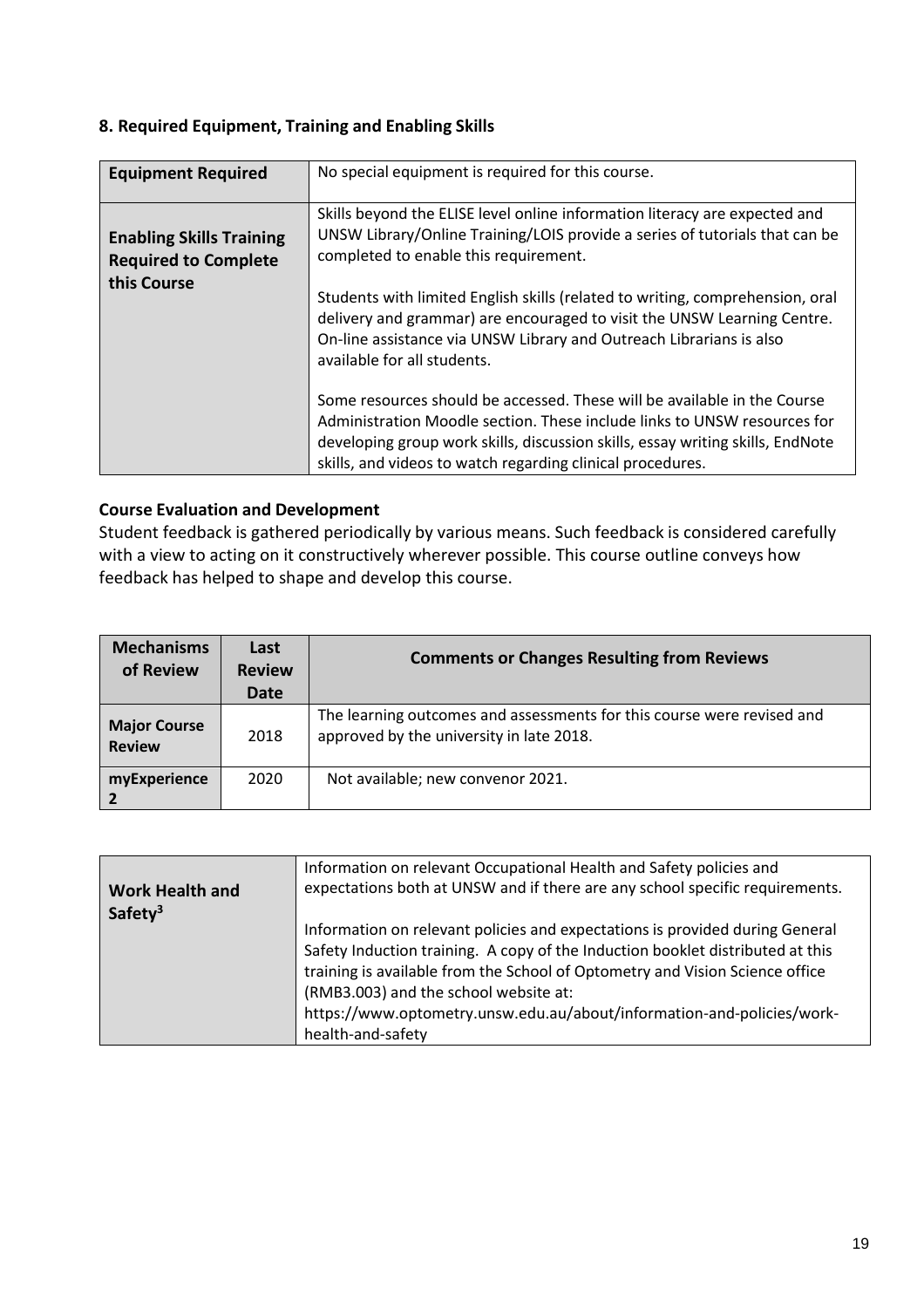|                             | Those students who have a disability or are dealing with personal circumstances                                                                           |  |  |
|-----------------------------|-----------------------------------------------------------------------------------------------------------------------------------------------------------|--|--|
| <b>Equity and Diversity</b> | that affect their study that requires some adjustment in their teaching or learning                                                                       |  |  |
|                             | environment are encouraged to discuss their study needs with the course                                                                                   |  |  |
|                             | Convenor prior to, or at the commencement of, their course, or with the Equity                                                                            |  |  |
|                             | Officer (Disability) in the Equitable Learning Services (formerly Disability Support                                                                      |  |  |
|                             | Services). Appointments with Equitable Learning Services are now being offered as                                                                         |  |  |
|                             | video, phone and in person at the Kensington Campus. Contact ELS via Email:                                                                               |  |  |
|                             | els@unsw.edu.au or https://student.unsw.edu.au/els                                                                                                        |  |  |
|                             |                                                                                                                                                           |  |  |
|                             | Issues to be discussed may include access to materials, signers or note-takers, the                                                                       |  |  |
|                             | provision of services and additional exam and assessment arrangements. Early<br>notification is essential to enable any necessary adjustments to be made. |  |  |
|                             |                                                                                                                                                           |  |  |
|                             |                                                                                                                                                           |  |  |
|                             |                                                                                                                                                           |  |  |
|                             |                                                                                                                                                           |  |  |

|                                                                               | <b>School Contact</b>                                                                                                                                                                                                                                                                                                                              | <b>Faculty Contact</b>                   | <b>University Contact</b>                    |
|-------------------------------------------------------------------------------|----------------------------------------------------------------------------------------------------------------------------------------------------------------------------------------------------------------------------------------------------------------------------------------------------------------------------------------------------|------------------------------------------|----------------------------------------------|
| <b>Student</b><br><b>Complaint</b><br>Procedure <sup>4</sup>                  | A/Prof Sieu Khuu<br>s.khuu@unsw.edu.au<br>Tel: 9385 4620                                                                                                                                                                                                                                                                                           | Professor Gary Velan<br>Senior Vice Dean | <b>Student Conduct</b><br>and Integrity Unit |
|                                                                               |                                                                                                                                                                                                                                                                                                                                                    | Education<br>g.velan@unsw.edu.au         | Tel 02 9385 8515<br>Email:                   |
|                                                                               |                                                                                                                                                                                                                                                                                                                                                    | Tel: 9385 1278                           | studentconduct@unsw.ed<br>u.au               |
| <b>University</b><br>Counsellingand<br>Psychological<br>Services <sup>5</sup> | Information on Psychology and Wellness (Formerly known as Counselling and<br>Psychological Services) is available at:<br>https://www.counselling.unsw.edu.au/<br>Tel: 9385 5418                                                                                                                                                                    |                                          |                                              |
| <b>Psychology and</b><br><b>Wellness</b>                                      | Information on Psychology and Wellness: https://student.unsw.edu.au/counselling<br>Telephone:<br>Students in Australia:<br>02 9348 0084 (Monday - Friday 9am-5pm) or 1300 787 026 (after hours)<br>International students not in Australia:<br>+61 2 8905 0307 (any time of day or night)<br>Students who visited Psychology and Wellness in 2021: |                                          |                                              |
|                                                                               | 02 9385 5418 (Monday - Friday 9am-5pm)                                                                                                                                                                                                                                                                                                             |                                          |                                              |

<sup>2</sup>myExperience process: <https://teaching.unsw.edu.au/myexperience>

**3** UNSW Work Health and Safety

<sup>4</sup>[Student Complaint Procedure](https://student.unsw.edu.au/complaint)

5<sub>[Psychology and Wellness](https://www.student.unsw.edu.au/counselling)</sub>

### **9. Additional support for students**

- The *Current Students* Gateway: [student.unsw.edu.au](https://student.unsw.edu.au/)
- Academic Skills and Support: [student.unsw.edu.au/skills](https://student.unsw.edu.au/skills)